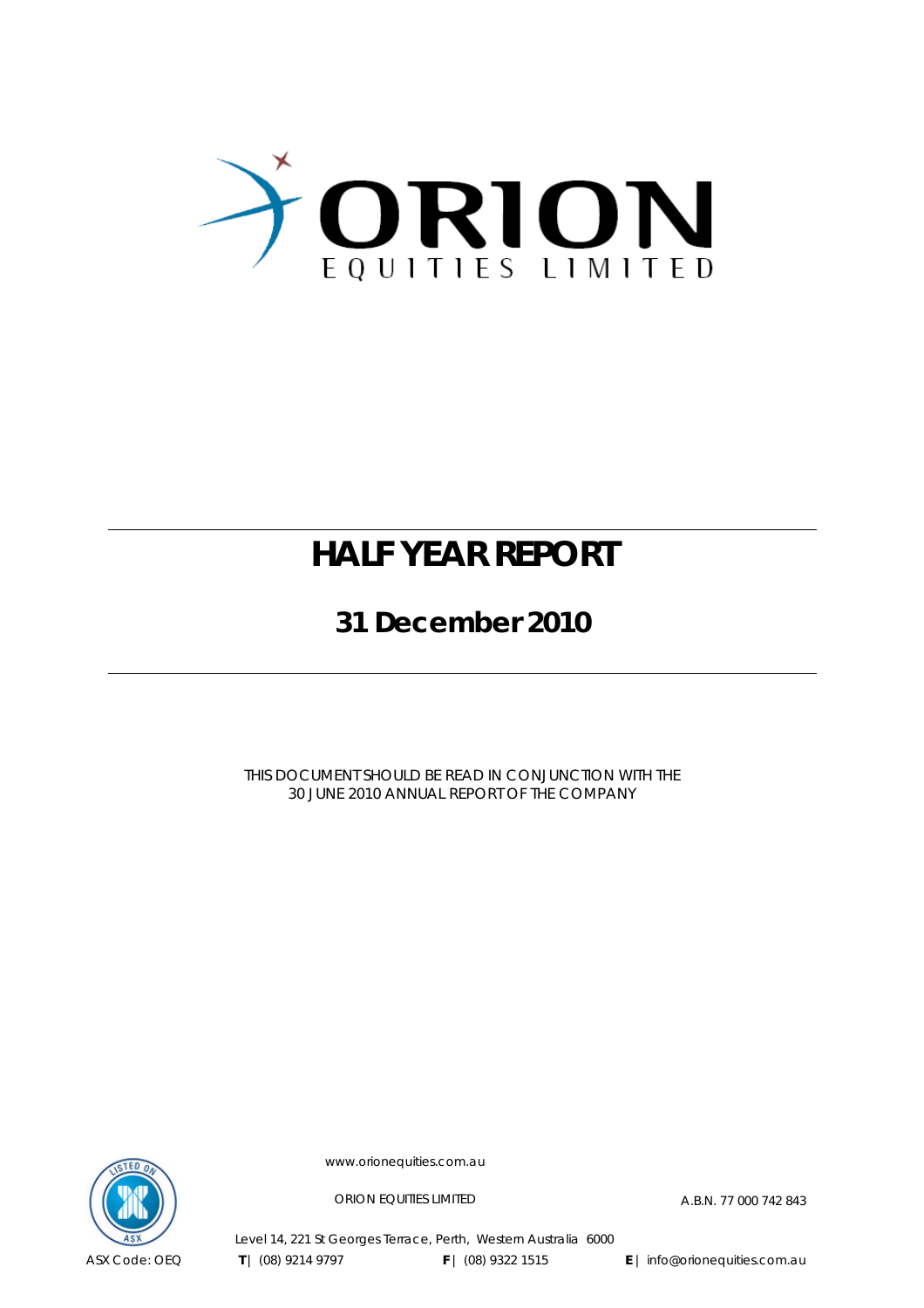| ASX Appendix 4D Half Year Report                  | $\overline{2}$ | <b>BOARD</b>                                                                                       |                                                                       |  |
|---------------------------------------------------|----------------|----------------------------------------------------------------------------------------------------|-----------------------------------------------------------------------|--|
| Company Profile                                   | 4              | Farooq Khan<br>William Johnson<br>Victor Ho                                                        | Executive Chairman<br>Executive Director<br><b>Executive Director</b> |  |
| Directors' Report                                 | 5              | Yaqoob Khan                                                                                        | Non-Executive Director                                                |  |
| Auditor's Independence Declaration                | 12             | <b>COMPANY SECRETARY</b>                                                                           |                                                                       |  |
| Consolidated Statement of<br>Comprehensive Income | 13             | Victor Ho                                                                                          |                                                                       |  |
| Consolidated Statement of<br>Financial Position   | 14             | <b>PRINCIPAL &amp; REGISTERED OFFICE</b><br>Level 14, The Forrest Centre<br>221 St Georges Terrace |                                                                       |  |
| Consolidated Statement of<br>Changes in Equity    | 15             | Perth Western Australia 6000                                                                       |                                                                       |  |
| Consolidated Statement of Cash Flows              | 16             | Telephone:<br>Facsimile:<br>Email:                                                                 | (08) 9214 9797<br>(08) 9322 1515<br>info@orionequities.com.au         |  |
| Notes to Financial Statements                     | 17             | Website:                                                                                           | www.orionequities.com.au                                              |  |
| Directors' Declaration                            | 23             |                                                                                                    |                                                                       |  |
| Auditor's Independent Review Report               | 24             | <b>SHARE REGISTRY</b><br><b>Advanced Share Registry Services</b><br>Suite 2, 150 Stirling Highway  |                                                                       |  |
| Securities Information                            | 26             |                                                                                                    | Nedlands Western Australia 6009                                       |  |

### **www.orionequities.com.au**

#### **Visit our website for:**

- **Latest News** STOCK EXCHANGE **STOCK EXCHANGE AND STOCK EXCHANGE AND STOCK EXCHANGE AND STOCK EXCHANGE AND STOCK EXCHANGE AND STOCK EXCHANGE AND STOCK EXCHANGE AND STOCK EXCHANGE AND STOCK EXCHANGE AND STOCK EXCHANGE AND ST**
- Market Announcements  $\begin{array}{ccc} \uparrow & \downarrow \end{array}$
- **Financial Reports Performancial Reports**

### **CONTENTS CORPORATE DIRECTORY**

| ASX Appendix 4D Half Year Report                                                                                                               | $\overline{2}$ | <b>BOARD</b>                                                                                                                                                                     |
|------------------------------------------------------------------------------------------------------------------------------------------------|----------------|----------------------------------------------------------------------------------------------------------------------------------------------------------------------------------|
| Company Profile                                                                                                                                | 4              | Farooq Khan<br>Executive Chairman<br>William Johnson<br>Executive Director<br>Victor Ho<br>Executive Director                                                                    |
| Directors' Report                                                                                                                              | 5              | Non-Executive Director<br>Yaqoob Khan                                                                                                                                            |
| Auditor's Independence Declaration                                                                                                             | 12             |                                                                                                                                                                                  |
| Consolidated Statement of<br>Comprehensive Income                                                                                              | 13             | <b>COMPANY SECRETARY</b><br>Victor Ho                                                                                                                                            |
| Consolidated Statement of<br><b>Financial Position</b>                                                                                         | 14             | <b>PRINCIPAL &amp; REGISTERED OFFICE</b><br>Level 14, The Forrest Centre<br>221 St Georges Terrace                                                                               |
| Consolidated Statement of<br>Changes in Equity                                                                                                 | 15             | Perth Western Australia 6000                                                                                                                                                     |
| <b>Consolidated Statement of Cash Flows</b>                                                                                                    | 16             | Telephone:<br>(08) 9214 9797<br>Facsimile:<br>(08) 9322 1515<br>Email:<br>info@orionequities.com.au                                                                              |
| Notes to Financial Statements                                                                                                                  | 17             | www.orionequities.com.au<br>Website:                                                                                                                                             |
| Directors' Declaration                                                                                                                         | 23             | <b>SHARE REGISTRY</b>                                                                                                                                                            |
| Auditor's Independent Review Report                                                                                                            | 24             | <b>Advanced Share Registry Services</b><br>Suite 2, 150 Stirling Highway                                                                                                         |
| Securities Information                                                                                                                         | 26             | Nedlands Western Australia 6009<br>Telephone:<br>(08) 9389 8033<br>Facsimile:<br>(08) 9389 7871<br>E-mail:<br>admin@advancedshare.com.au<br>Website:<br>www.advancedshare.com.au |
| www.orionequities.com.au                                                                                                                       |                |                                                                                                                                                                                  |
| Visit our website for:<br><b>Latest News</b><br>$\bullet$<br><b>Market Announcements</b><br>$\bullet$<br><b>Financial Reports</b><br>$\bullet$ |                | <b>STOCK EXCHANGE</b><br>Australian Securities Exchange<br>Perth, Western Australia                                                                                              |
| Register your email with us to<br>receive latest Company<br>announcements and releases                                                         |                | <b>ASX CODE</b><br><b>OEQ</b>                                                                                                                                                    |
|                                                                                                                                                |                | <b>AUDITOR</b>                                                                                                                                                                   |

 BDO (WA) Pty Ltd 38 Station Street **EMAIL US NOW EMAIL US NOW Subiaco**, Western Australia 6008 Telephone: (08) 6382 4600 **info@orionequities.com.au** Facsimile: (08) 6382 4601 Website: www.bdo.com.au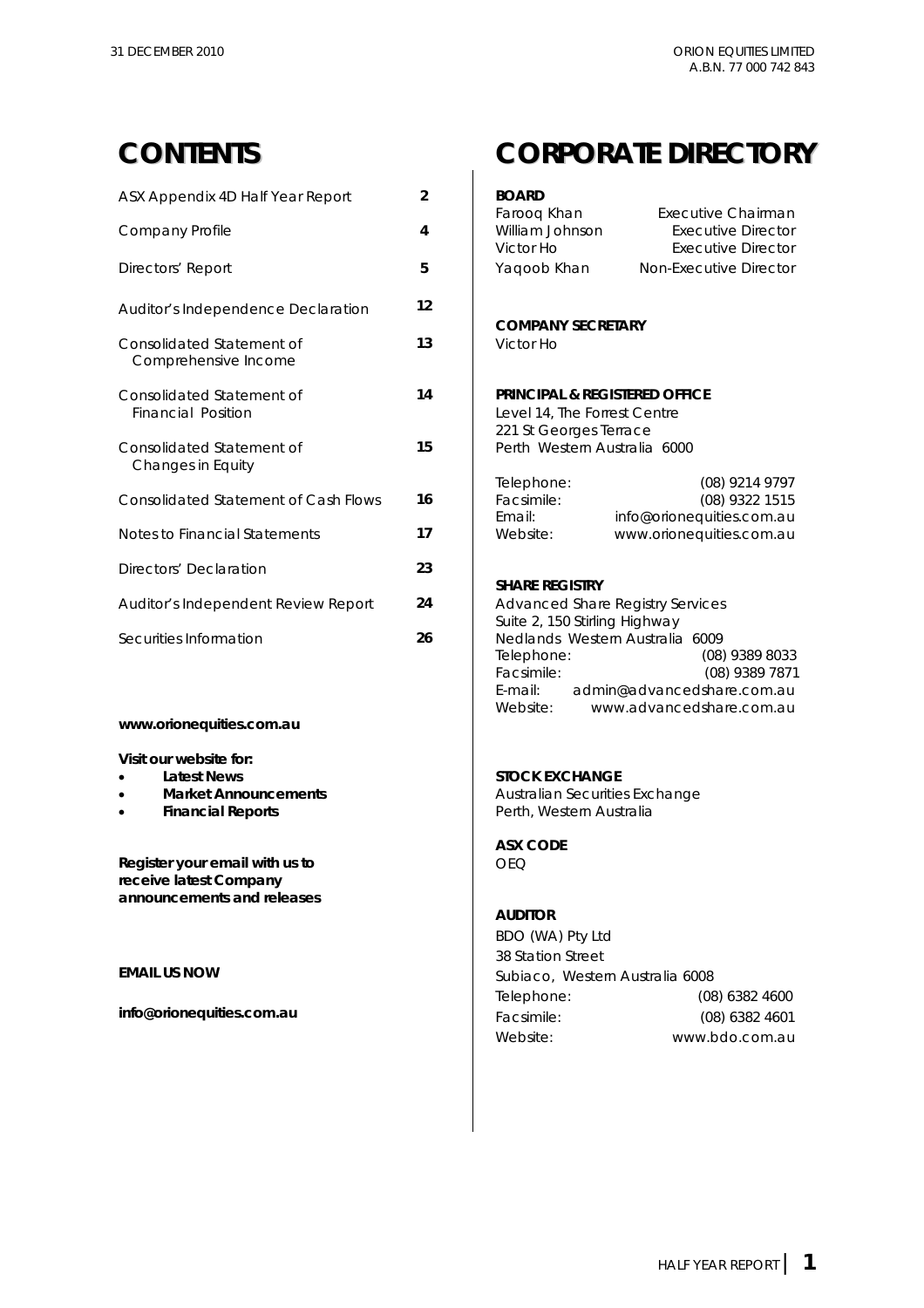## **APPENDIX 4D HALF YEAR REPORT**

This Half Year Report is provided to the Australian Securities Exchange (**ASX**) under ASX Listing Rule 4.2A.3.

| <b>Current Reporting Period:</b> | 1 July 2010 to 31 December 2010       |
|----------------------------------|---------------------------------------|
| Previous Corresponding Period:   | 1 July 2009 to 31 December 2009       |
| Balance Date:                    | 31 December 2010                      |
| Company:                         | Orion Equities Limited (Orion or OEQ) |
| Consolidated Entity:             | Orion and controlled entities.        |

### **RESULTS FOR ANNOUNCEMENT TO THE MARKET**

| <b>Consolidated Entity</b>                    | Dec 2010      | Dec 2009        |          | Up/     |
|-----------------------------------------------|---------------|-----------------|----------|---------|
|                                               | \$            | \$              | % Change | Down    |
|                                               |               |                 |          |         |
| Total revenues                                | 2,485,829     | 7,876,460       | 68%      | Down    |
| Total expenses                                | (1, 195, 909) | (2,462,236)     | 51%      | Down    |
| Profit before tax                             | 1,289,920     | 5,414,224       | 76%      | Down    |
|                                               |               |                 |          |         |
| Income tax expense                            |               | (1, 154, 032)   |          | N/A     |
| Profit attributable to members of the Company | 1,289,920     | 4,260,192       | 70%      | Down    |
|                                               |               |                 |          |         |
| Basic and diluted earnings per share          | 7.2           | 23.9            | 70%      | Down    |
|                                               |               |                 |          |         |
|                                               |               |                 |          |         |
| <b>Consolidated Entity</b>                    | Dec 2010      | <b>Jun 2010</b> | % Change | Up/Down |
| Pre-tax NTA backing per share                 | 1.207         | 1.135           | 6%       | Up      |
| Post-tax NTA backing per share                | 1.207         | 1.135           | 6%       | Up      |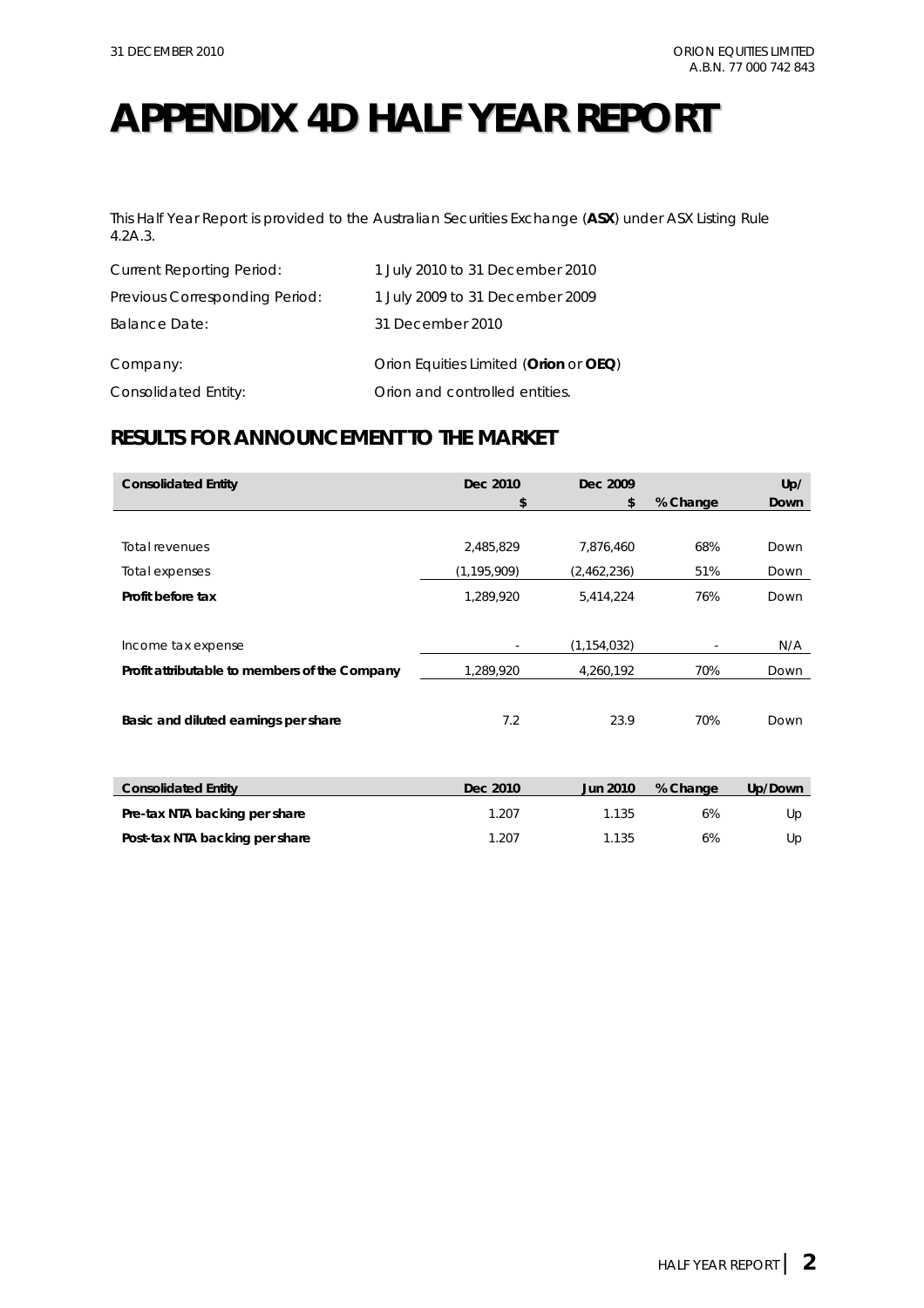## **APPENDIX 4D HALF YEAR REPORT**

### **BRIEF EXPLANATION OF RESULTS**

Total revenues of \$2,485,829 include:

- (1) \$1,520,804 net gains on financial assets held at fair value through profit or loss (December 2009: \$5,404,906);
- (2) \$785,400 share of Associate entity's net profit (December 2009: \$1,569,230); and
- (3) \$172,234 income from olive grove operations (December 2009: \$897,545).

Total expenses of \$1,195,909 include:

- (1) \$418,331 olive grove operations (which includes depreciation) (December 2009: \$999,510);
- (2) \$318,472 personnel costs (including Directors' fees) (December 2009: \$296,238); and
- (3) \$292,681 land operations costs (December 2009: \$22,377).

Please refer to the Directors' Report and Financial Report for further information on a review of the operations and the financial position and performance of Orion Equities for the half year ended 31 December 2010.

### **DIVIDENDS**

The Directors have not declared a dividend in respect of the half year ended 31 December 2010.

### **ASSOCIATE ENTITIES**

Orion Equities has accounted for the following share investments at Balance Date as investments in an Associate entity (on an equity accounting basis):

(1) 28.34% interest in ASX listed Bentley Capital Limited (ACN 008 108 218) (**BEL**).

During the financial half year, the Company deregistered AquaVerde Holdings Pty Ltd (ACN 128 938 090), which was held (as to 50%) by wholly owned subsidiary, Silver Sands Developments Pty Ltd.

### **CONTROLLED ENTITIES**

The Company did not gain or cease control of any entities during the half year.

For and on behalf of the Directors,

**Date: 28 February 2011** 

**Victor Ho Executive Director and Company Secretary** 

Telephone: (08) 9214 9797 Email: vho@orionequities.com.au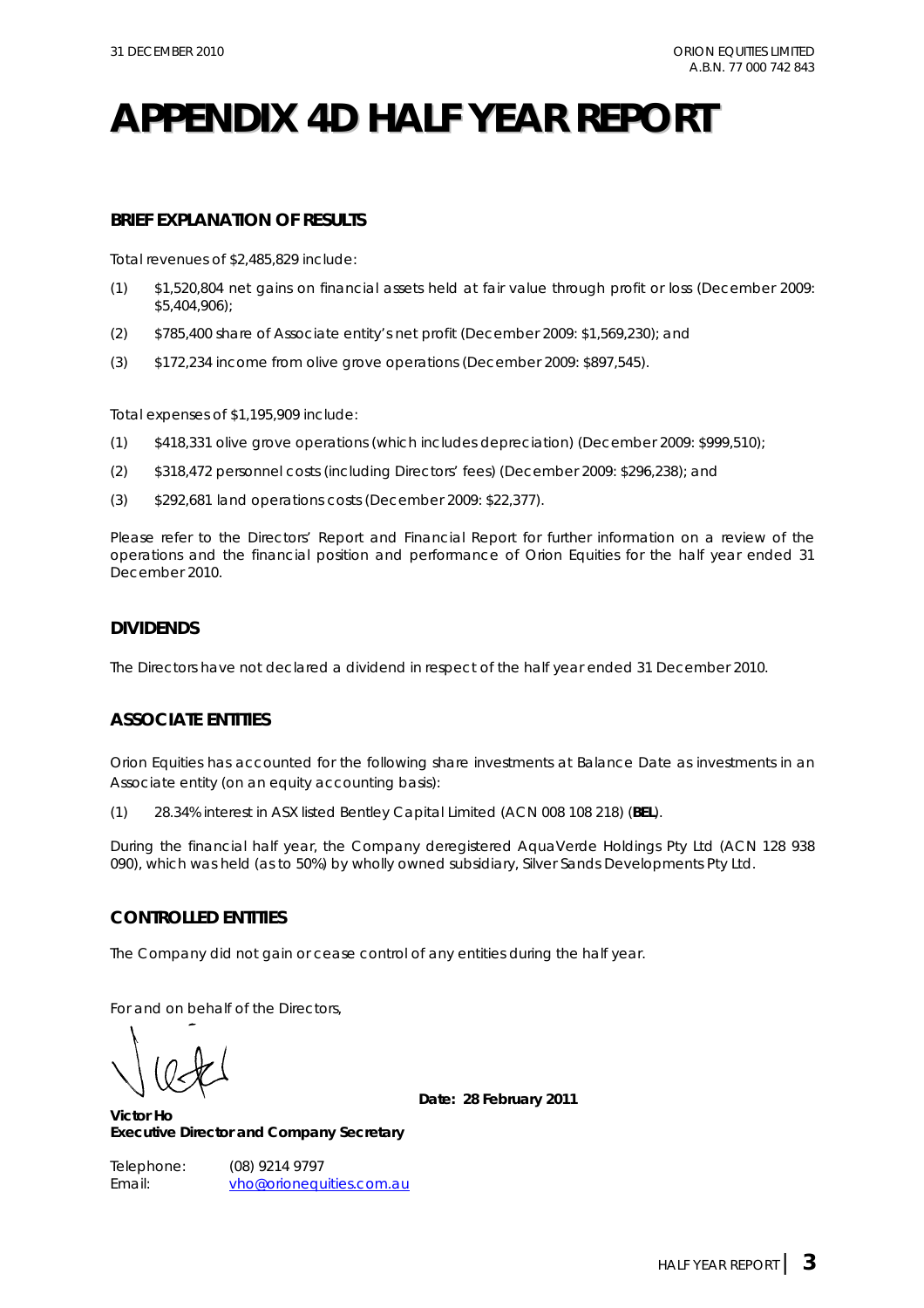## **COMPANY PROFILE**

Orion Equities Limited is an investment company (**LIC**) listed on the Australian Securities Exchange (**ASX**) (under ASX Code: **OEQ**).

At 31 December 2010, OEQ had a market capitalisation of \$6.68 million (at \$0.375 per share), net tangible assets (**NTA**) of \$21.50 million (at \$1.21 after tax NTA backing per share), 17,814,389 fully paid ordinary shares on issue, and 683 shareholders on its share register (31 December 2009: \$9.17 million market capitalisation (at \$0.515 per share), NTA of \$24.27 million (at \$1.36 after tax NTA backing per share), 17,814,389 fully paid ordinary shares on issue, and 713 shareholders).



### OEQ NTA Backing vs Share Price Performance

### **ASSET WEIGHTING**

|                                                                        | % of Net Assets |
|------------------------------------------------------------------------|-----------------|
|                                                                        | Dec 2010        |
| Australian equities                                                    | 76%             |
| Agribusiness <sup>1</sup>                                              | 16%             |
| Property held for development and resale                               | 7%              |
| Net tax liabilities (current year and deferred tax assets/liabilities) |                 |
| Net cash/other assets and provisions                                   | 1%              |
| <b>TOTAL</b>                                                           | 100%            |

### **MAJOR HOLDINGS IN SECURITIES PORTFOLIO**

| <b>Equities</b> |                                | <b>Fair Value</b><br>\$'million | $%$ of<br><b>Net Assets</b> | <b>ASX</b><br>Code | <b>Industry Sector Exposures</b> |
|-----------------|--------------------------------|---------------------------------|-----------------------------|--------------------|----------------------------------|
|                 | Strike Resources Limited       | 6.32                            | 28.24%                      | <b>SRK</b>         | <b>Materials</b>                 |
| 2.              | <b>Bentley Capital Limited</b> | 5.54                            | 24.74%                      | BEL.               | Diversified Financials           |
| 3.              | Alara Resources Limited        | 2.64                            | 11.79%                      | <b>AUQ</b>         | <b>Materials</b>                 |
| <b>TOTAL</b>    |                                | 14.50                           | 64.77%                      |                    |                                  |

Note: The investment in Strike Resources Limited comprises listed shares and unlisted options.

Subsequent to the 31 December 2010 Balance Date, the Company has exercised 1,833,333, 17.8 cent options and 1,666,667, 27.8 cent options held in Strike, at a total cost of \$0.79 million. The Company now holds a total of 16,690,802 shares in Strike, being 12.5% of its total issued capital, with a value of \$7.43 million based on Strike's closing price of 44.5 cents on 23 February 2011.

 $\overline{a}$ 

 $1$  Agribusiness net assets include olive grove land, olive trees, water licence, buildings, plant and equipment and inventory (bulk and packaged oils)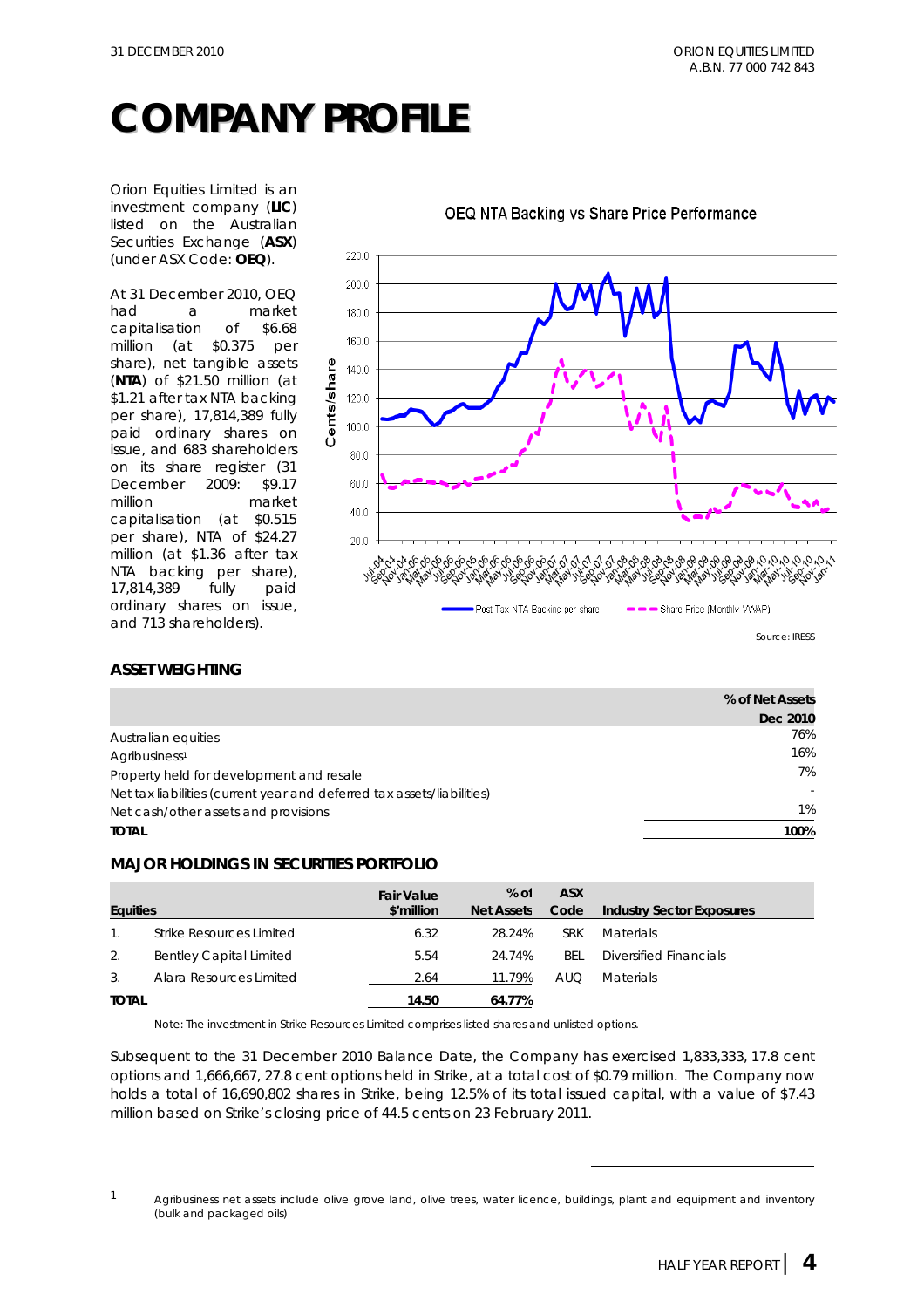The Directors present their report on Orion Equities Limited (**Company** or **Orion Equities** or **OEQ**) and its controlled entities (the **Consolidated Entity**) for the half year ended 31 December 2010 (**Balance Date**).

Orion Equities is a public company limited by shares that was incorporated in New South Wales and has been listed on the Australian Securities Exchange (**ASX**) since November 1970 (ASX Code: OEQ).

### **OPERATING RESULTS**

|                                               | Dec 2010      | Dec 2009    |
|-----------------------------------------------|---------------|-------------|
| <b>Consolidated Entity</b>                    | \$            | S           |
|                                               |               |             |
| Total revenues                                | 2,485,829     | 7,876,460   |
| Total expenses                                | (1, 195, 909) | (2,462,236) |
| Profit before tax                             | 1,289,920     | 5,414,224   |
| Income tax expense                            |               | (1,154,032) |
| Profit attributable to members of the Company | 1,289,920     | 4,260,192   |

Total revenues of \$2,485,829 include:

- (1) \$1,520,804 net gains on financial assets held at fair value through profit or loss (December 2009: \$5,404,906);
- (2) \$785,400 share of Associate entity's net profit (December 2009: \$1,569,230); and
- (3) \$172,234 income from olive grove operations (December 2009: \$897,545).

Total expenses of \$1,195,909 include:

- (1) \$418,331 olive grove operations (which includes depreciation) (December 2009: \$999,510);
- (2) \$318,472 personnel costs (including Directors' fees) (December 2009: \$296,238); and
- (3) \$292,681 land operations costs (December 2009: \$22,377).

### **EARNINGS PER SHARE**

| <b>Consolidated Entity</b>                                                                                                                        | Dec 2010   | Dec 2009   |
|---------------------------------------------------------------------------------------------------------------------------------------------------|------------|------------|
| Basic and diluted earnings per share (cents)                                                                                                      | 7.24       | 23.9       |
| Weighted average number of ordinary shares<br>outstanding during the half year used in the<br>calculation of basic and diluted earnings per share | 17.814.389 | 17,814,389 |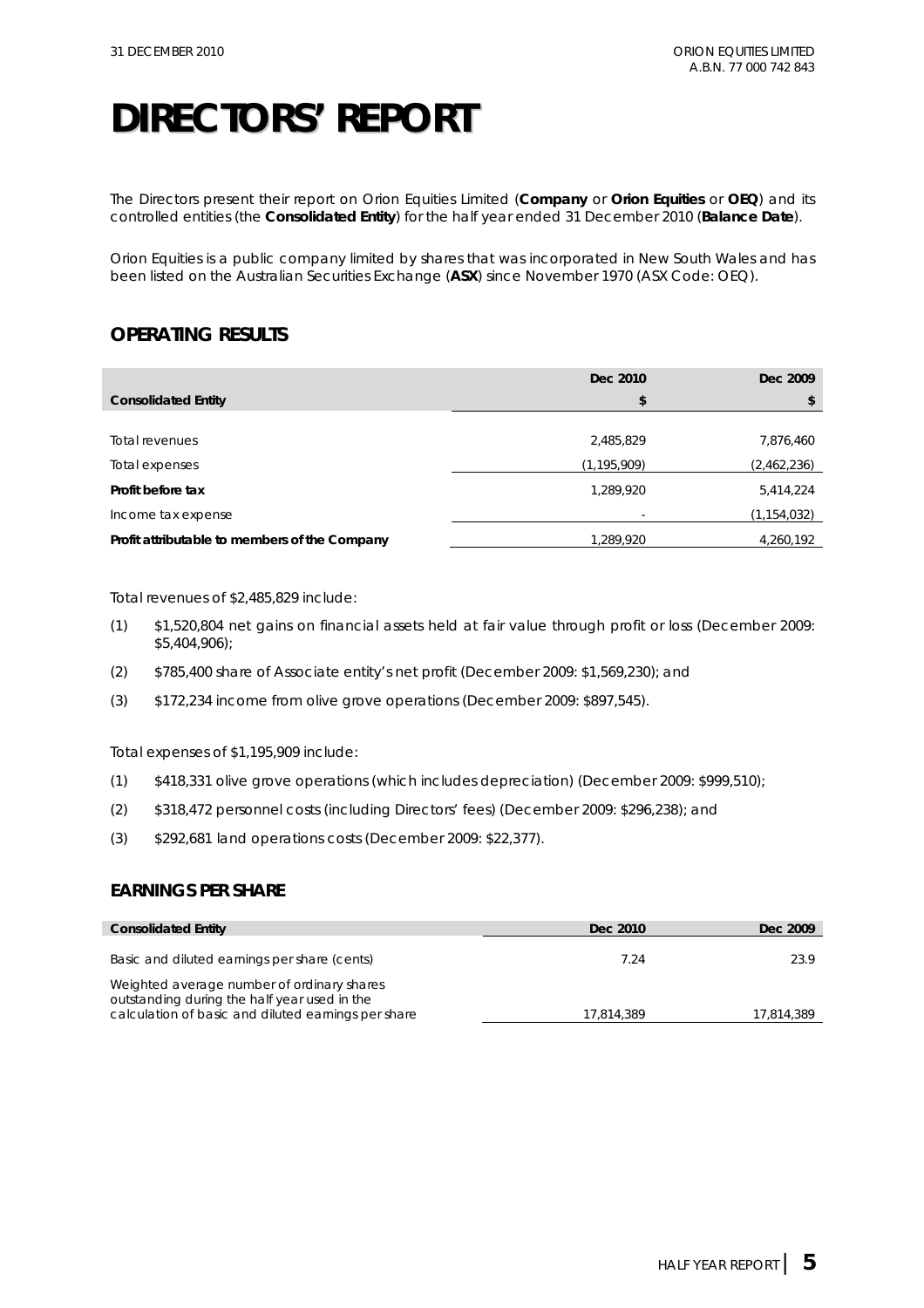### **FINANCIAL POSITION**

|                                                        | Dec 2010    | <b>Jun 2010</b> |
|--------------------------------------------------------|-------------|-----------------|
| <b>Consolidated Entity</b>                             | \$          | \$              |
|                                                        |             |                 |
| Cash                                                   | 676,126     | 397,531         |
| Financial assets at fair value through profit and loss | 9,072,097   | 8,519,072       |
| Investments in listed Associate entities               | 7,912,251   | 7,331,989       |
| Inventory                                              | 2,072,460   | 2,119,400       |
| Receivables                                            | 110,915     | 132,187         |
| Intangibles                                            | 884,683     | 884,683         |
| Other assets                                           | 2,124,081   | 2,154,290       |
| Deferred tax asset                                     | 2,370,150   | 2,090,691       |
| <b>Total Assets</b>                                    | 25,222,763  | 23,629,843      |
|                                                        |             |                 |
| Other payables and liabilities                         | (466, 351)  | (442, 810)      |
| Deferred tax liability                                 | (2,370,150) | (2,090,691)     |
|                                                        |             |                 |
| <b>Net Assets</b>                                      | 22,386,262  | 21,096,342      |
|                                                        |             |                 |
| Issued capital                                         | 19,374,007  | 19,374,007      |
| Reserves                                               | 611,348     | 611,348         |
| Retained earnings                                      | 2,400,907   | 1,110,987       |
| <b>Total Equity</b>                                    | 22,386,262  | 21,096,342      |

### **NET TANGIBLE ASSET BACKING (NTA)**

| <b>Consolidated Entity</b>                       | Dec 2010   | <b>Jun 2010</b> |
|--------------------------------------------------|------------|-----------------|
| Net tangible assets (before tax)                 | 21,501,578 | 20,211,659      |
| Pre-Tax NTA Backing per share                    | 1.207      | 1.135           |
| Less net deferred tax assets and tax liabilities | ٠          |                 |
| Net tangible assets (after tax)                  | 21,501,578 | 20,211,659      |
| Post-tax NTA Backing per share                   | 1.207      | 1.135           |
| Based on total issued share capital              | 17,814,389 | 17,814,389      |

### **DIVIDENDS**

The Directors have not declared a dividend in respect of the half year ended 31 December 2010.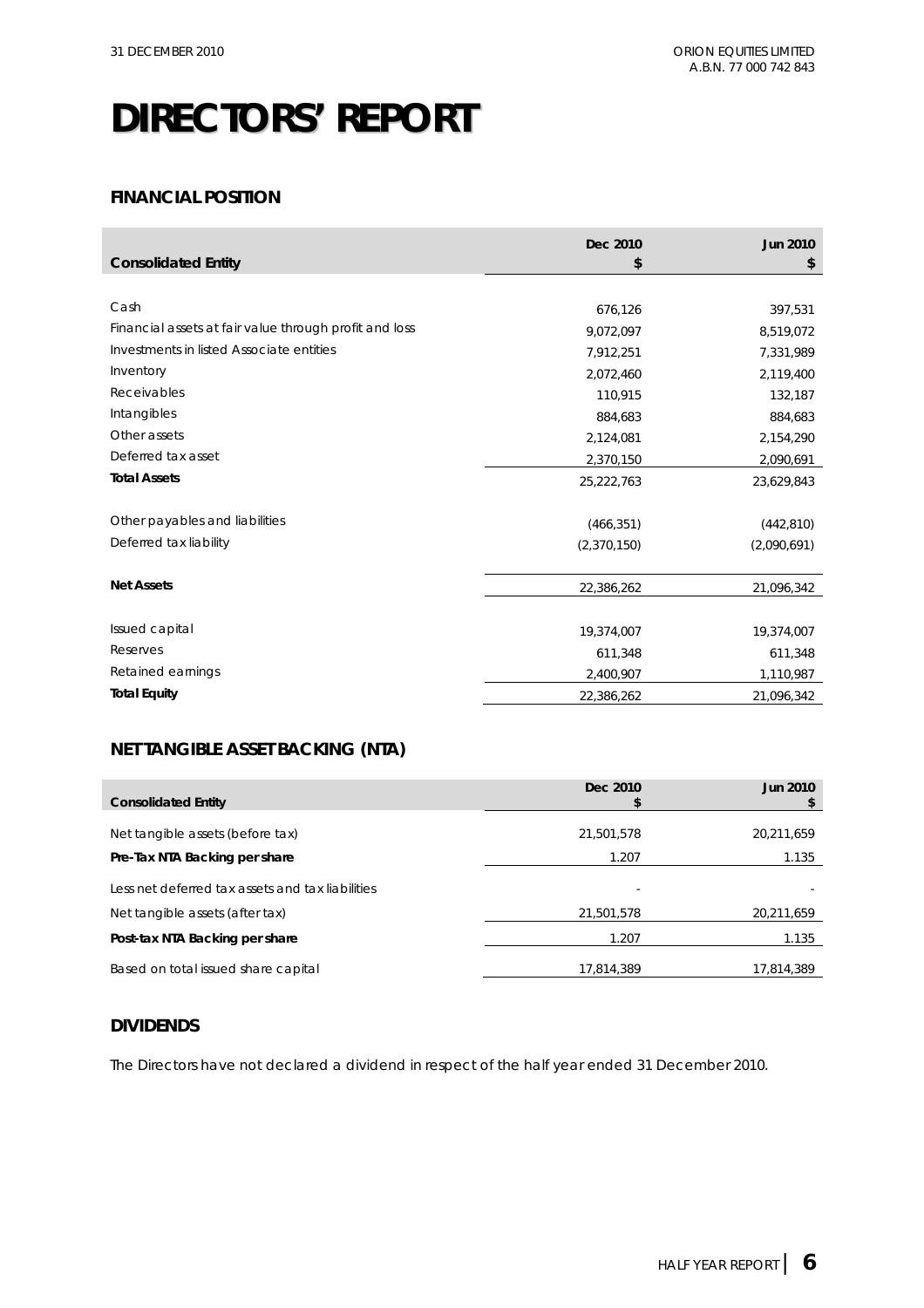### **SECURITIES IN THE COMPANY**

At Balance Date and the date of this report, the Company had 17,814,389 shares on issue (31 December 2009: 17,814,389). The Company does not have other securities on issue at the date of this report.

### **REVIEW OF OPERATIONS**

### **(a) Investment Portfolio Details as at 31 December 2010**

### **Asset Weighting**

|                                                                        | % of Net Assets |
|------------------------------------------------------------------------|-----------------|
| Australian equities                                                    | 76%             |
| Property held for development and resale                               | 7%              |
| Agribusiness <sup>2</sup>                                              | 16%             |
| Net tax liabilities (current year and deferred tax assets/liabilities) |                 |
| Net cash/other assets and provisions                                   | 1%              |
| <b>TOTAL</b>                                                           | 100%            |

### **Major Holdings in Securities Portfolio**

| <b>Equities</b> |                                | <b>Fair Value</b><br>\$'million | $%$ of<br><b>Net Assets</b> | <b>ASX</b> | <b>Codelndustry Sector Exposures</b> |
|-----------------|--------------------------------|---------------------------------|-----------------------------|------------|--------------------------------------|
|                 | Strike Resources Limited       | 6.32                            | 28.24%                      | <b>SRK</b> | <b>Materials</b>                     |
| 2.              | <b>Bentley Capital Limited</b> | 5.54                            | 24.74%                      | BEL        | Diversified Financials               |
| 3.              | Alara Resources Limited        | 2.64                            | 11.79%                      | <b>AUQ</b> | Energy/Materials                     |
| <b>TOTAL</b>    |                                | 14.50                           | 64.77%                      |            |                                      |

Note: The investment in Strike Resources Limited comprises the following securities:

|                                                               | Fair<br>Value<br>\$'million | % of Net<br><b>Assets</b> | <b>ASX</b><br>Code |                                                                                                                                                                                                       |
|---------------------------------------------------------------|-----------------------------|---------------------------|--------------------|-------------------------------------------------------------------------------------------------------------------------------------------------------------------------------------------------------|
| (a) 13,190,802 shares                                         | 5.67                        | 25.34%                    | <b>SRK</b>         |                                                                                                                                                                                                       |
| (b) $1,833,333$<br>unlisted \$0.178<br>$(9$ Feb 2011) Options | 0.42                        | 1.89%                     | Unlisted           | is based<br><b>Black-Scholes</b><br>Fair value<br>options<br>on a<br>following<br>valuation<br>model<br>applying<br>the<br>assumptions:                                                               |
| 1,666,667<br>(C)<br>unlisted \$0.278<br>(9 Feb 2011) Options  | 0.23                        | 1.01%                     |                    | SRK's share price being \$0.43 (the last bid price as at<br>(i)<br>31 December 2010).<br>A risk free rate of return of 5.02% (based on the 90<br>(ii)<br>day bond yield rate as at 31 December 2010). |
|                                                               |                             |                           |                    | (iii) An estimated future volatility of SRK's share price of<br>80%.                                                                                                                                  |
| Sub-total                                                     | 6.32                        | 28.24%                    |                    |                                                                                                                                                                                                       |

<sup>2</sup> Agribusiness net assets include olive grove land, olive trees, water licence, buildings, plant and equipment and inventory (bulk and packaged oils)

 $\overline{a}$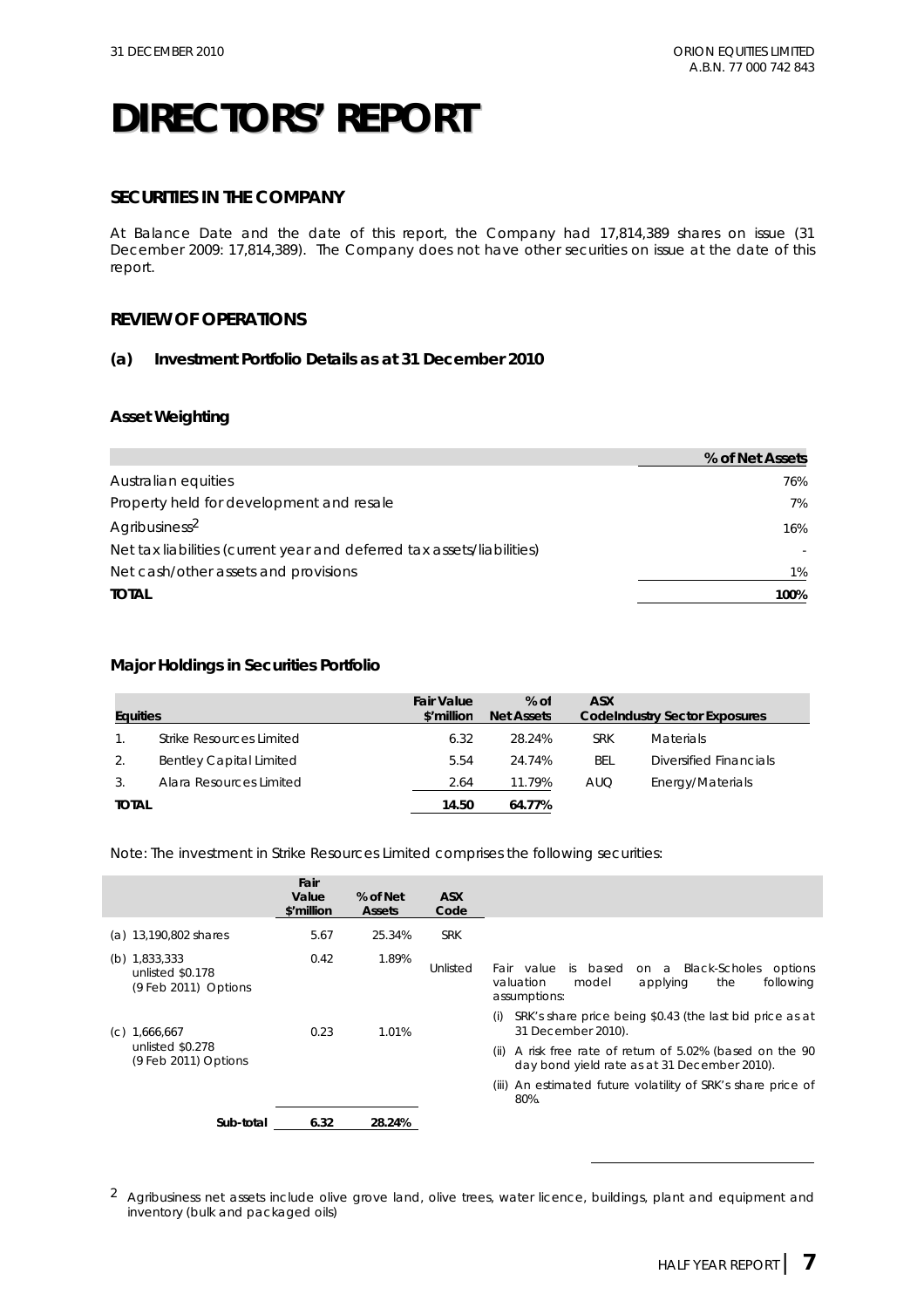### **(b) Strike Resources Limited (ASX Code: SRK)**

Strike Resources Limited is a minerals development company with iron ore projects in Peru and a thermal coal project in Indonesia. Orion Director, William Johnson is a Non-Executive Director of Strike and until his resignation in February 2011, Orion Director, Farooq Khan, was also a Non-Executive Director of Strike.

The Company holds 13,190,802 shares, being 10.14% of Strike's issued ordinary share capital (30 June 2010: 13,190,802 shares and 10.14%) and 3.5 million unlisted options with exercise prices of \$0.178 and \$0.278 per option (as at 31 December 2010).

The value of Orion's holdings in Strike declined by \$1,234,672 during the course of the half year. Historically, the share and option holdings in Strike were predominantly earned through the sale of various mining assets to Strike. These assets were acquired and funded to the point of sale to Strike at a cost of approximately \$1.25 million.

They were subsequently on sold to Strike in tranches for a total consideration of \$19 million comprising 11,166,667 Strike shares and 3.5 million unlisted Strike options (with exercise prices of \$0.178 and \$0.278 per option). Orion has also acquired 2,024,135 additional Strike shares on-market and via the conversion of options at \$0.20 each.

As at 31 December 2010, the value of Strike share and option holdings of \$6.32 million (based on a Strike share price of \$0.43 as at 31 December 2010) indicates the generation of significant value for the Company. The Company notes that Strike's closing share price as at 23 February 2011 was \$0.445.

Subsequent to the 31 December 2010 Balance Date, the Company has exercised 1,833,333, 17.8 cent options and 1,666,667, 27.8 cent options held in Strike. These unlisted options were due to expire on 9 February 2011 and their exercise prices were well below Strike's closing share price as at 9 February 2011 of 46 cents.

The total cost of exercising these options was \$0.79 million.

As of 31 December 2010, the carrying value of these options recognised in the Company's accounts (using a Black-Scholes valuation model) was \$0.65 million. The value of these additional 3.5 million Strike shares now held by the Company as a result of exercising the options (at a cost of \$0.79 million) is \$1.61 million (based on Strike's closing share price as at 9 February 2011 of 46 cents).

The Company now holds a total of 16,690,802 shares in Strike, being 12.5% of its total issued capital.

Orion drew down \$400,000 under a \$500,000 revolving loan facility from the Company to meet a portion of the costs of exercising the above Strike options. The loan is unsecured and attracts 10% interest per annum and the facility has a 2 year term expiring in July 2011.

### **(c) Alara Resources Limited (ASX Code: AUQ)**

Alara Resources Limited is a minerals exploration and development company with precious and base metals projects in Saudi Arabia, Oman and Chile and Australia. Orion Directors, Farooq Khan and William Johnson are Executive Directors of Alara and Orion Director and Company Secretary, Victor Ho, is also Company Secretary of Alara.

The Company holds 7,332,744 shares, being 5.8% of Alara's issued ordinary share capital (30 June 2010: 9,332,744 shares and 11.59%), in Alara.

The value of Orion's holding in Alara appreciated by \$1,827,839 during the course of the half year. Historically, the share holding in Alara occurred through the sale of Orion's 25% interest in various uranium tenements to Alara in conjunction with Strike Resources Limited (who held the balance of 75%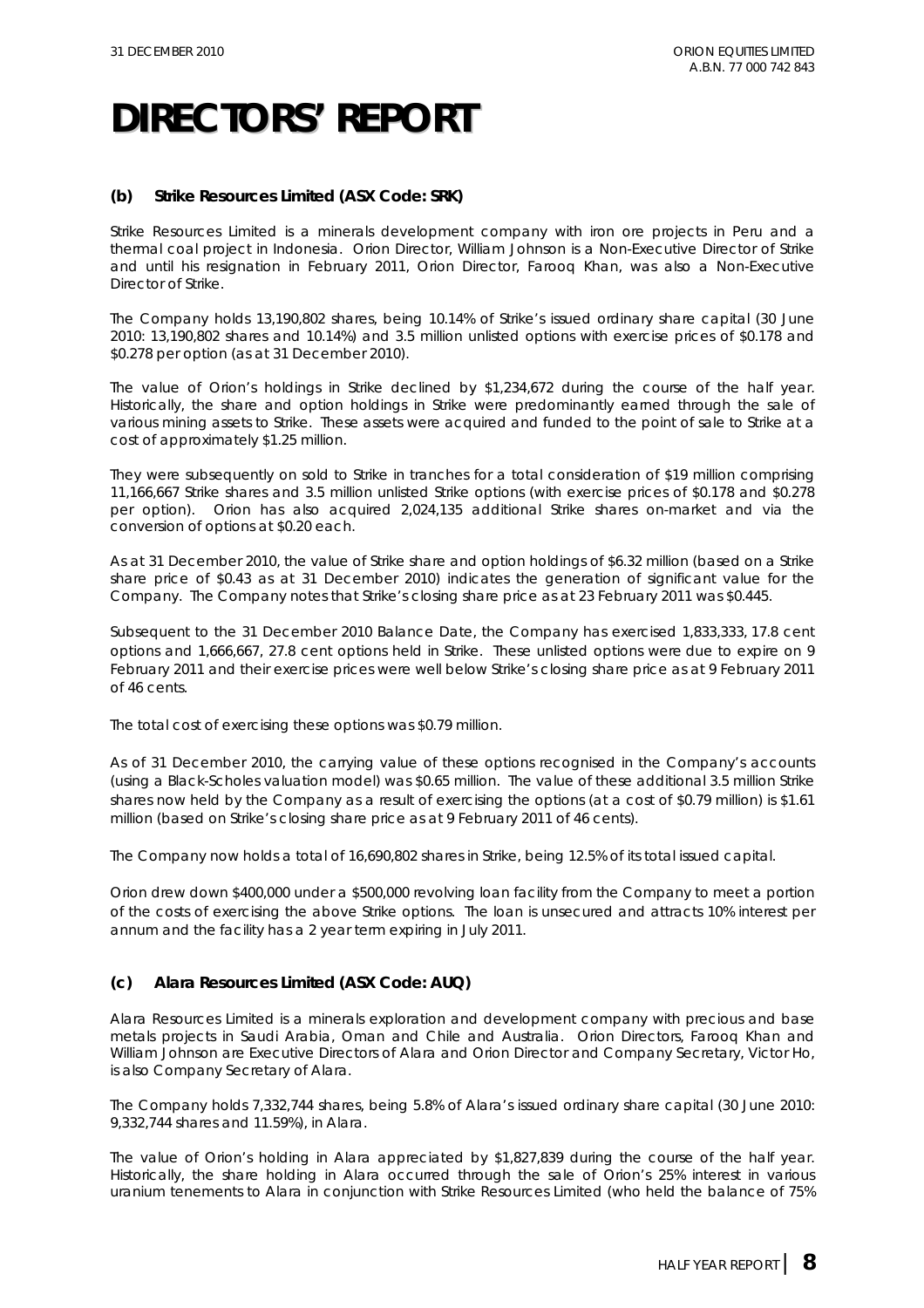interest in the same). These assets were acquired and funded to the point of sale to Strike previously at a cost of approximately \$0.05 million. Orion's residual 25% interest was free-carried by Strike thereafter.

Orion's interests in these uranium tenements were subsequently on-sold to Alara for vendor shares in the initial public offering of Alara for a consideration of \$1,562,500 comprising 6,250,000 Alara shares. Orion has also acquired 3,082,744 additional Alara shares via the Alara IPO, on-market purchases and via an in-specie distribution from Strike Resources Limited, at a total cash cost of \$0.59 million.

The value of Alara share holdings of \$2.6 million (based on an Alara share price of \$0.36 as at 31 December 2010) indicates the generation of significant value for Orion shareholders. Alara's closing share price as at 23 February 2011 was \$0.38, valuing Orion's shareholding at \$2.79 million (up by \$0.19 million from 31 December 2010).

### **(d) Bentley Capital Limited (ASX Code: BEL)**

Bentley is a listed investment company with a current exposure to Australian equities. Orion Directors, Farooq Khan and William Johnson are Executive Directors of Bentley and Orion Director and Company Secretary, Victor Ho, is also Company Secretary of Bentley.

The Company holds 20,513,783 shares, being 28.34% of Bentley's issued ordinary share capital (30 June 2010: 20,513,783 shares and 28.49%), in Bentley. The investment is accounted for as an investment in an Associate entity (on an equity accounting basis).

Bentley has net assets of \$31.718 million (as at 31 December 2010) and returned an after tax net profit of \$2.837 million for the financial half year. Bentley's asset weighting as at 31 December 2010 was 95% Australian equities and 5% net cash/ other assets.

Orion has been in receipt of significant dividend payments from Bentley, having received two fully franked dividends of one cent each in calendar 2010. This represents a grossed up dividend yield of 11.45% based on Bentley's volume weighted average share price of \$0.2496 during this same period.

### **(e) Agribusiness**

The Consolidated Entity owns the ultra premium "Dandaragan Estate" retail/wholesale packaged extra virgin olive oil (**EVOO**) business and a 143 hectare commercial olive grove located in Gingin, Western Australian (approximately 100 kilometres North of Perth) producing olive oil from approximately 64,500, 11 to 12 year old trees.

During the half year total income from the sale of bulk and premium olive oils was \$172,234 (Dec 2009: \$897,545) with total olive grove and oils operations costs (excluding revaluation and depreciation expenses) of \$367,612 (Dec 2009: \$937,774). It is noted that due to the timing of the annual harvest in approximately March - April of each year, there is some carry-over of costs (and oil inventories) from one financial year to the next.

### **(f) Other Property Assets**

The Consolidated Entity owns a property located in Mandurah, Western Australia and is undertaking a renovation of the property for the rental market.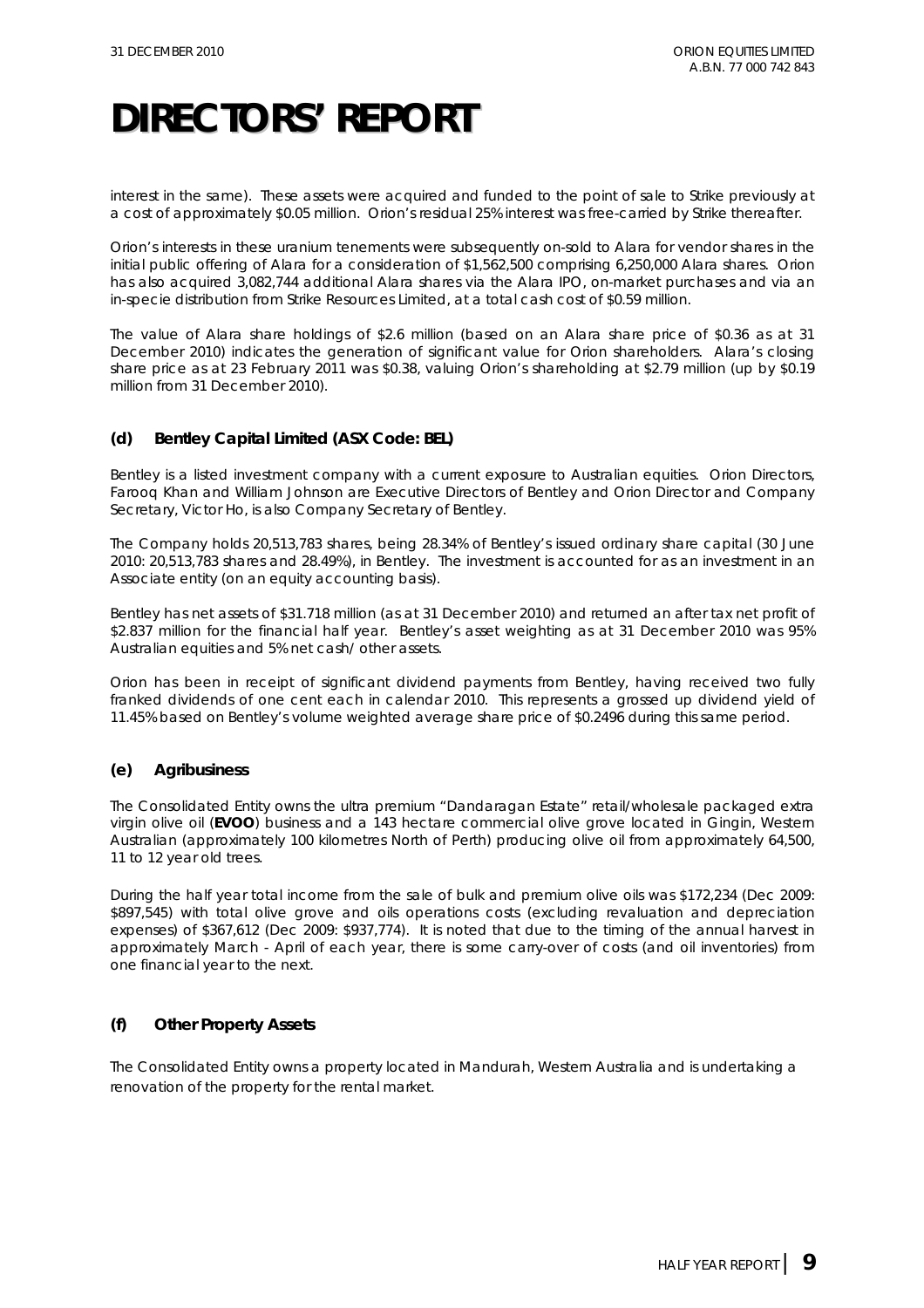### **BOARD OF DIRECTORS**

Information concerning Directors in office during or since the financial half year are:

| Faroog Khan                                       | <b>Executive Chairman</b>                                                                                                                                                                                                                                                                                                                                                                                                                                                                                                         |  |  |  |  |
|---------------------------------------------------|-----------------------------------------------------------------------------------------------------------------------------------------------------------------------------------------------------------------------------------------------------------------------------------------------------------------------------------------------------------------------------------------------------------------------------------------------------------------------------------------------------------------------------------|--|--|--|--|
| Appointed                                         | 23 October 2006                                                                                                                                                                                                                                                                                                                                                                                                                                                                                                                   |  |  |  |  |
| Qualifications                                    | BJuris, LLB. (Western Australia)                                                                                                                                                                                                                                                                                                                                                                                                                                                                                                  |  |  |  |  |
| Experience                                        | Mr Khan is a qualified lawyer having previously practised principally in the field of<br>corporate law. Mr Khan has extensive experience in the securities industry, capital<br>markets and the executive management of ASX listed companies. In particular, Mr<br>Khan has guided the establishment and growth of a number of public listed companies<br>in the investment, mining and financial services sector. He has considerable<br>experience in the fields of capital raisings, mergers and acquisitions and investments. |  |  |  |  |
| Relevant interest in shares                       | 2,000 shares - directly<br>9,063,153 shares - indirectly $3$                                                                                                                                                                                                                                                                                                                                                                                                                                                                      |  |  |  |  |
| <b>Special Responsibilities</b>                   | Chairman of the Company and the Investment Committee                                                                                                                                                                                                                                                                                                                                                                                                                                                                              |  |  |  |  |
| Other current directorships in<br>listed entities | (1)<br>Executive Chairman and Managing Director of Queste Communications Ltd<br>(QUE) (since 10 March 1998)                                                                                                                                                                                                                                                                                                                                                                                                                       |  |  |  |  |
|                                                   | (2)<br>Executive Chairman of Bentley Capital Limited (BEL) (director since 2<br>December 2003)                                                                                                                                                                                                                                                                                                                                                                                                                                    |  |  |  |  |
|                                                   | (3)<br>Executive Director of Alara Resources Limited (AUQ) (since 18 May 2007)                                                                                                                                                                                                                                                                                                                                                                                                                                                    |  |  |  |  |
|                                                   | (4)<br>Non-Executive Chairman of ITS Capital Investments Ltd (ITS) (Director since 27<br>April 2006)                                                                                                                                                                                                                                                                                                                                                                                                                              |  |  |  |  |

| William M. Johnson                                | <b>Executive Director</b>                                                                                                                                                                                                                                                                                                                                                                                                                                                                                                                                                                                     |
|---------------------------------------------------|---------------------------------------------------------------------------------------------------------------------------------------------------------------------------------------------------------------------------------------------------------------------------------------------------------------------------------------------------------------------------------------------------------------------------------------------------------------------------------------------------------------------------------------------------------------------------------------------------------------|
| Appointed                                         | 28 February 2003.                                                                                                                                                                                                                                                                                                                                                                                                                                                                                                                                                                                             |
| Qualifications                                    | MA (Oxon), MBA                                                                                                                                                                                                                                                                                                                                                                                                                                                                                                                                                                                                |
| Experience                                        | Mr Johnson commenced his career in resource exploration and has held senior<br>management and executive roles in a number of public companies in Australia, New<br>Zealand and Asia. Throughout his career, Mr Johnson has been actively involved in the<br>strategic analysis of a diverse range of business and investment opportunities, and the<br>execution of many corporate transactions. As Executive Director, Mr Johnson is part of<br>the Investment Committee of the Company. Mr Johnson brings a considerable depth<br>of experience in business strategy and investment analysis and execution. |
| Relevant interest in shares                       | <b>None</b>                                                                                                                                                                                                                                                                                                                                                                                                                                                                                                                                                                                                   |
| Special Responsibilities                          | None                                                                                                                                                                                                                                                                                                                                                                                                                                                                                                                                                                                                          |
| Other current directorships in<br>listed entities | (1)<br>Executive Director of Bentley Capital Limited (BEL) (since 13 March 2009)<br>(2)<br>Executive Director of Alara Resources Limited (AUQ) (since 26 October 2009)<br>(3)<br>Non-Executive Director of Strike Resources Limited (SRK) (Director since 14 July<br>2006)                                                                                                                                                                                                                                                                                                                                    |

 $\overline{a}$ 

<sup>3</sup> Held by Queste Communications Ltd (**QUE**); Farooq Khan (and associated companies) have a deemed relevant interest in the OEQ shares in which QUE has a relevant interest by reason of having greater than 20% voting power in QUE.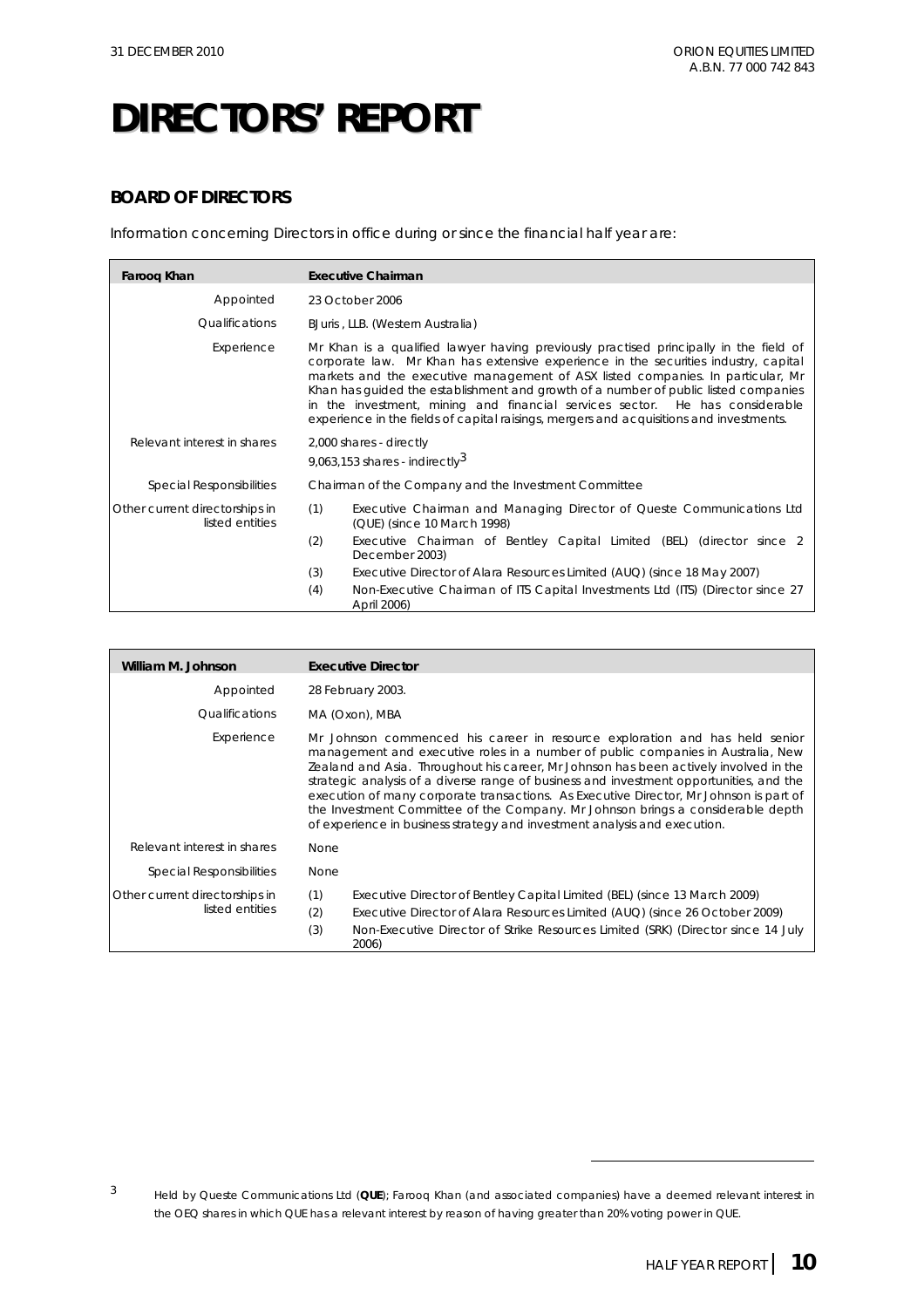| Victor P. H. Ho                            | <b>Executive Director and Company Secretary</b>                                                                                                                                                                                                                                                                                                                                                                                                                                                                                    |  |  |
|--------------------------------------------|------------------------------------------------------------------------------------------------------------------------------------------------------------------------------------------------------------------------------------------------------------------------------------------------------------------------------------------------------------------------------------------------------------------------------------------------------------------------------------------------------------------------------------|--|--|
| Appointed                                  | Executive Director since 4 July 2003; Company Secretary since 2 August 2000                                                                                                                                                                                                                                                                                                                                                                                                                                                        |  |  |
| Qualifications                             | BCom, LLB (Western Australia)                                                                                                                                                                                                                                                                                                                                                                                                                                                                                                      |  |  |
| Experience                                 | Mr Ho has been in company secretarial/executive roles with a number of public listed<br>companies since 2000. Previously, Mr Ho had 9 years experience in the taxation<br>profession with the Australian Tax Office and in a specialist tax law firm. Mr Ho has<br>extensive experience in the structuring and execution of commercial and corporate<br>transactions, capital raisings, capital management matters, public company<br>administration, corporations law and stock exchange compliance and shareholder<br>relations. |  |  |
| Relevant interest in shares                | <b>None</b>                                                                                                                                                                                                                                                                                                                                                                                                                                                                                                                        |  |  |
| Special Responsibilities                   | Member of Investment Committee                                                                                                                                                                                                                                                                                                                                                                                                                                                                                                     |  |  |
| Other positions held in listed<br>entities | Company Secretary of:<br>(1)<br>Queste Communications Ltd (QUE) (since 30 August 2000)<br>(2)<br>Bentley Capital Limited (BEL) (since 5 February 2004)<br>Alara Resources Limited (AUQ) (since 4 April 2007)<br>(3)                                                                                                                                                                                                                                                                                                                |  |  |

| Yagoob Khan                                       | <b>Non-Executive Director</b>                                                                                                                                                                                                                                                                                                                                                                                                                 |
|---------------------------------------------------|-----------------------------------------------------------------------------------------------------------------------------------------------------------------------------------------------------------------------------------------------------------------------------------------------------------------------------------------------------------------------------------------------------------------------------------------------|
| Appointed                                         | 5 November 1999                                                                                                                                                                                                                                                                                                                                                                                                                               |
| Qualifications                                    | BCom (Western Australia), Master of Science in Industrial Administration (Carnegie<br>Mellon)                                                                                                                                                                                                                                                                                                                                                 |
| Experience                                        | Mr Khan holds a Masters degree in Business and has worked as a senior executive<br>responsible for product marketing, costing systems and production management. Mr<br>Khan has been involved in the structuring and ASX listing of a number of public<br>companies and in subsequent executive management. Mr Khan brings considerable<br>international experience in corporate finance and the strategic analysis of listed<br>investments. |
| Relevant interest in shares                       | <b>None</b>                                                                                                                                                                                                                                                                                                                                                                                                                                   |
| Special Responsibilities                          | <b>None</b>                                                                                                                                                                                                                                                                                                                                                                                                                                   |
| Other current directorships in<br>listed entities | Non-Executive Director of Queste Communications Ltd (QUE) (since 10 March 1998)                                                                                                                                                                                                                                                                                                                                                               |

### **AUDITOR'S INDEPENDENCE DECLARATION**

A copy of the Auditor's Independence Declaration as required under section 307C of the *Corporations Act 2001* forms part of this Directors Report and is set out on page 12. This relates to the Auditor's Independant Review Report, where the Auditors state that they have issued an independence declaration.

Signed for and on behalf of the Directors in accordance with a resolution of the Board,

Chairman

**28 February 2011** 

**Farooq Khan William Johnson**<br> **Chairman William Johnson**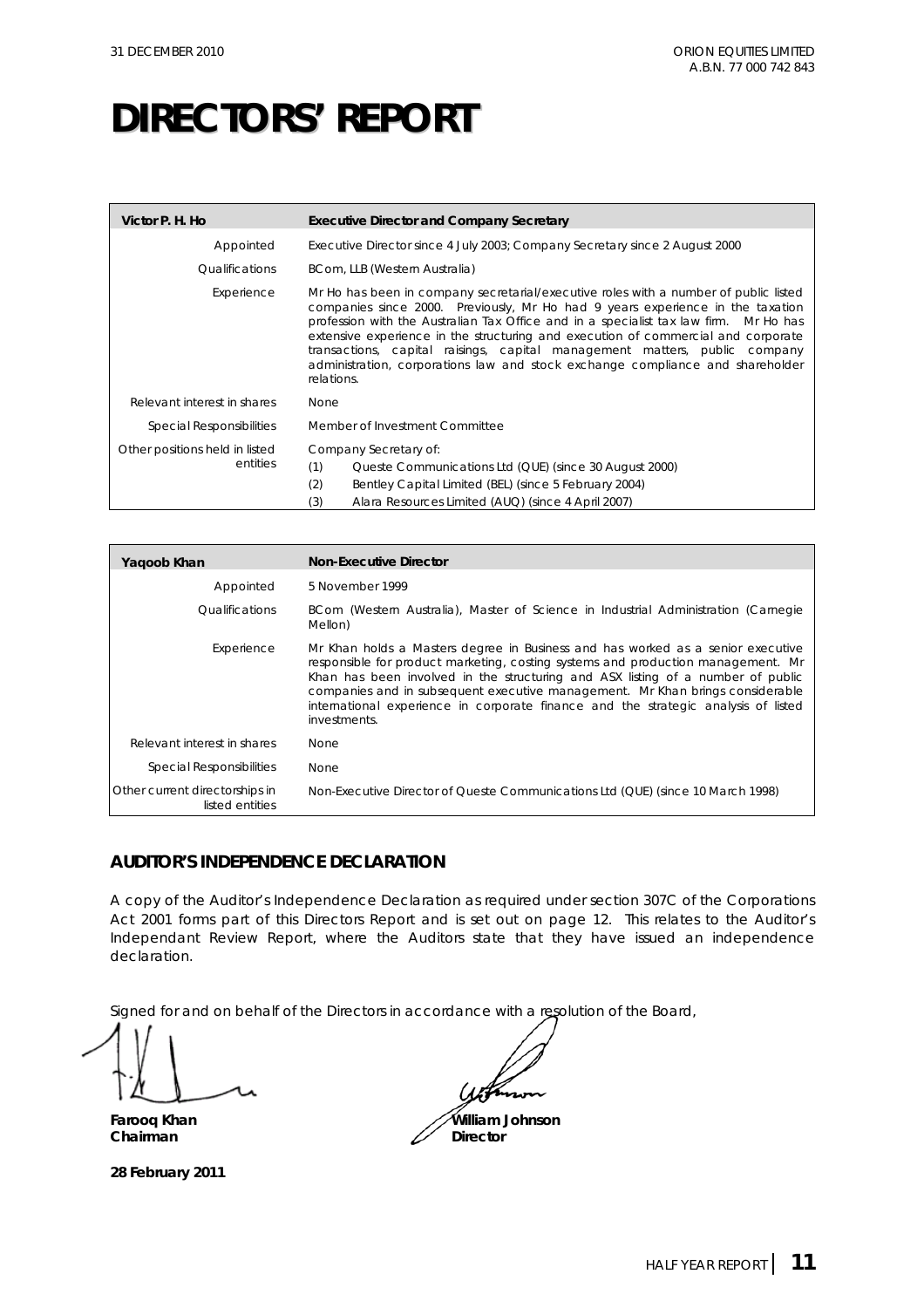

Tel: +8 6382 4600 Fax: +8 6382 4601 **www.bdo.com.au**  38 Station Street Subiaco, WA 6008 PO Box 700 West Perth WA 6872 Australia

28 February 2011

The Directors Orion Equities Limited Level 14, The Forrest Centre 221 St Georges Terrace WA 6000

Dear Sirs,

**DECLARATION OF INDEPENDENCE BY BRAD MCVEIGH TO THE DIRECTORS OF ORION EQUITIES LIMITED** 

As lead auditor for the review of Orion Equities Limited for the half-year ended 31 December 2010, I declare that to the best of my knowledge and belief, there have been:

- no contraventions of the auditor independence requirements of the *Corporations Act 2001* in relation to the review; and
- no contraventions of any applicable code of professional conduct in relation to the review.

This declaration is in respect of Orion Equities Limited and the entities it controlled during the period.

 $\mathcal{B}$ M $\mathfrak{l}_{\gamma}$ 

**Brad McVeigh**  Director

 $BDO$ 

**BDO Audit (WA) Pty Ltd** Perth, Western Australia

BDO Audit (WA) Pty Ltd ABN 79 112 284 787 is a member of a national association of independent entities which are all members of BDO (Australia) Ltd ABN 77 050<br>110 275, an Australian company limited by guarantee. BDO Audit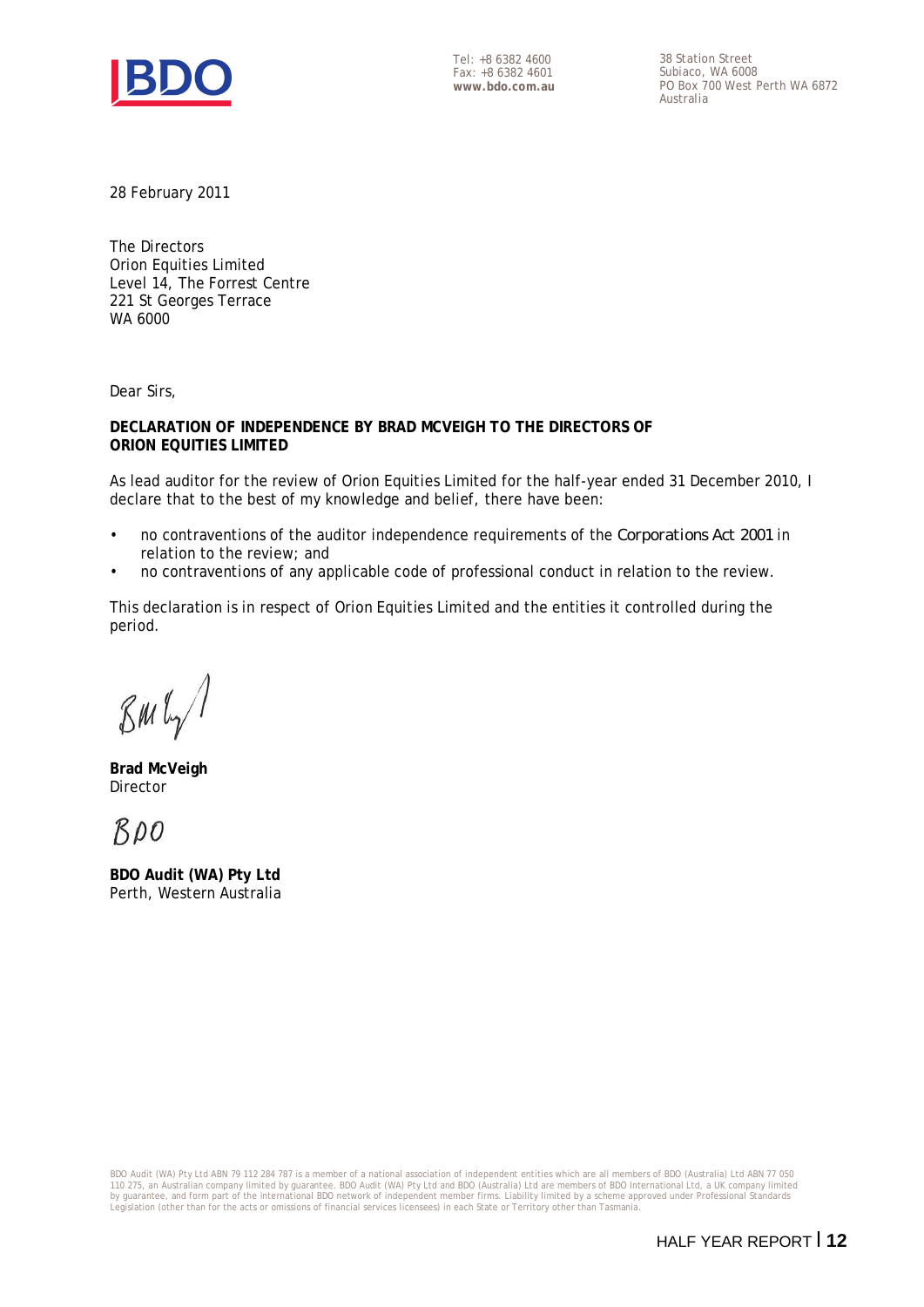### **CONSOLIDATED STATEMENT OF COMPREHENSIVE INCOME for the half year ended 31 December 2010**

|                             |                                                                           |   |             | <b>Consolidated Entity</b><br>31 Dec 10<br>31 Dec 09 |               |
|-----------------------------|---------------------------------------------------------------------------|---|-------------|------------------------------------------------------|---------------|
|                             |                                                                           |   | <b>Note</b> | \$                                                   | \$            |
|                             | Revenue from continuing operations                                        |   |             | 179,625                                              | 902,324       |
| Other income                | - Net gains on financial assets held at fair value through profit or loss |   |             | 1,520,804                                            | 5,404,906     |
|                             | - Share of Associate entity's net profits                                 | 6 |             | 785,400                                              | 1,569,230     |
|                             |                                                                           |   | 2a          | 2,485,829                                            | 7,876,460     |
| <b>Expenses</b>             |                                                                           |   |             |                                                      |               |
|                             | Cost of goods sold in relation to olive grove and oils operations         |   |             | (349, 723)                                           | (857, 936)    |
|                             | Depreciation expenses in relation to olive grove and oils operations      |   |             | (50, 719)                                            | (61, 736)     |
|                             | Other costs in relation to olive grove and oils operations                |   |             | (17, 889)                                            | (79, 838)     |
|                             | Impairment of property held for development and resale                    |   |             |                                                      | (950,000)     |
|                             | Other costs in relation to land operations                                |   |             | (292, 681)                                           | (22, 377)     |
| Personnel                   |                                                                           |   |             | (318, 471)                                           | (296, 238)    |
| Communications              |                                                                           |   |             | (6, 398)                                             | (13,509)      |
| Occupancy                   |                                                                           |   |             | (42, 786)                                            | (33,055)      |
| Corporate expenses          |                                                                           |   |             | (27, 168)                                            |               |
| Financing                   |                                                                           |   |             | (2, 399)                                             | (3,682)       |
| Borrowing cost              |                                                                           |   |             | (1, 356)                                             |               |
| Other depreciation expenses |                                                                           |   |             | (1, 422)                                             | (1,665)       |
|                             | Other administration expenses                                             |   |             | (84, 897)                                            | (142, 200)    |
| Profit before income tax    |                                                                           |   |             | 1,289,920                                            | 5,414,224     |
| Income tax expense          |                                                                           |   |             |                                                      | (1, 154, 032) |
|                             |                                                                           |   |             |                                                      |               |
|                             | Profit after income tax attributable to members of Orion Equities Limited |   |             | 1,289,920                                            | 4,260,192     |
| Other comprehensive income  |                                                                           |   |             |                                                      |               |
|                             |                                                                           |   |             |                                                      |               |
|                             | Other comprehensive income, net of tax                                    |   |             |                                                      |               |
|                             | Total comprehensive income for the half year                              |   |             |                                                      |               |
|                             | attributable to members of Orion Equities Limited                         |   |             | 1,289,920                                            | 4,260,192     |
|                             |                                                                           |   |             |                                                      |               |
| Basic earnings per share    |                                                                           |   | 3           | 7.2                                                  | 23.9          |
|                             |                                                                           |   |             |                                                      |               |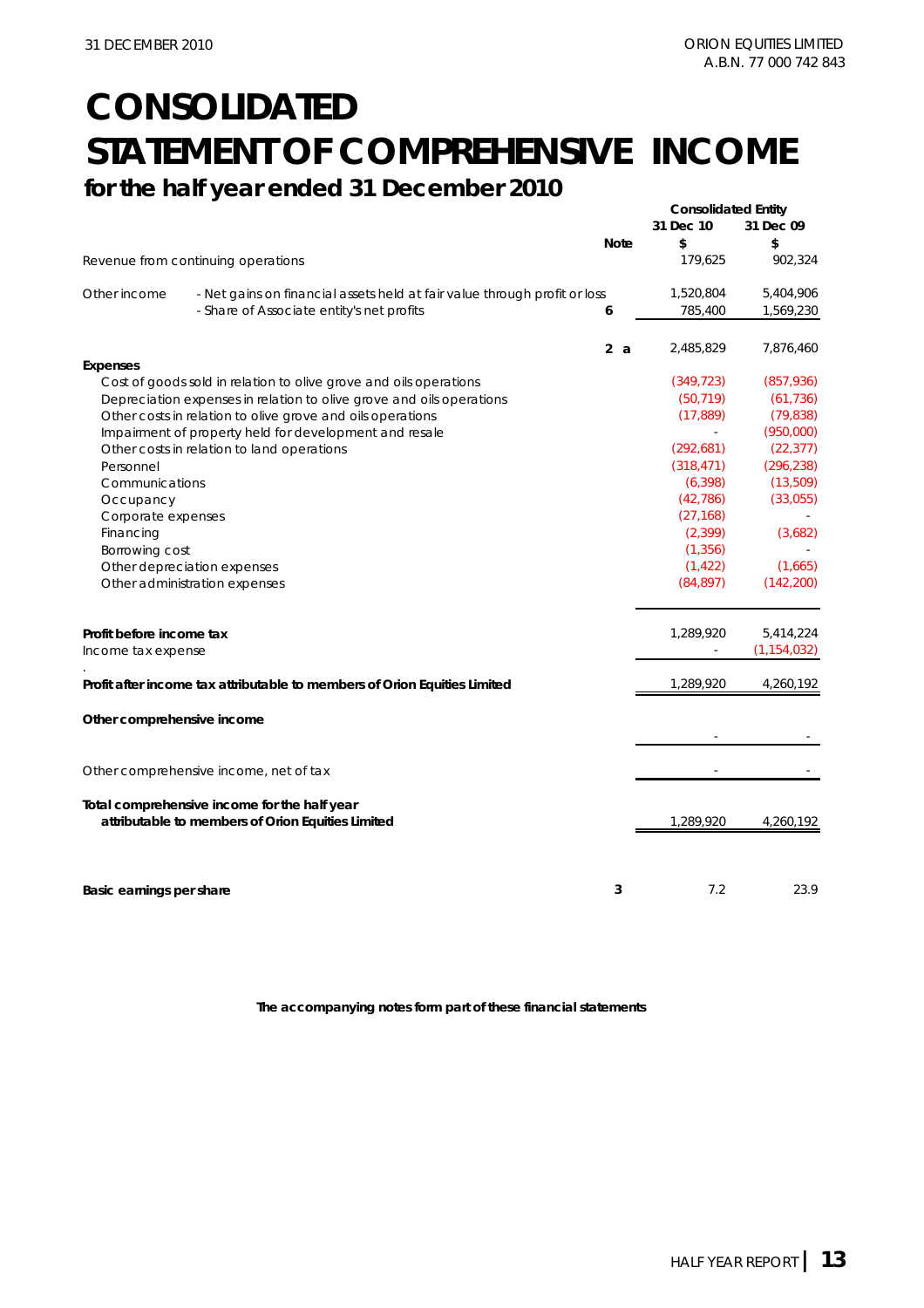### **CONSOLIDATED STATEMENT OF FINANCIAL POSITION as at 31 December 2010**

|                                                       |                | <b>Consolidated Entity</b> |            |
|-------------------------------------------------------|----------------|----------------------------|------------|
|                                                       |                | 31 Dec 10                  | 30 Jun 10  |
|                                                       | <b>Note</b>    | \$                         | \$         |
| <b>CURRENT ASSETS</b>                                 |                |                            |            |
| Cash and cash equivalents                             |                | 676,126                    | 397,531    |
| Financial assets at fair value through profit or loss | 4              | 9,072,097                  | 8,519,072  |
| Trade and other receivables                           |                | 78,092                     | 99,364     |
| Inventories - Olive Oils                              | 5              | 572,460                    | 619,400    |
| Other current assets                                  |                | 12,644                     |            |
| <b>TOTAL CURRENT ASSETS</b>                           |                | 10,411,419                 | 9,635,367  |
| <b>NON CURRENT ASSETS</b>                             |                |                            |            |
| Trade and other receivables                           |                | 32,823                     | 32,823     |
| Inventories - Land                                    | 5              | 1,500,000                  | 1,500,000  |
| Investments accounted for using the equity method     | 6              | 7,912,251                  | 7,331,989  |
| Property, plant and equipment                         | $\overline{7}$ | 2,045,937                  | 2,088,790  |
| Olive trees                                           |                | 65,500                     | 65,500     |
| Intangible assets                                     |                | 884,683                    | 884,683    |
| Deferred tax assets                                   |                | 2,370,150                  | 2,090,691  |
| TOTAL NON CURRENT ASSETS                              |                | 14,811,344                 | 13,994,476 |
| <b>TOTAL ASSETS</b>                                   |                | 25,222,763                 | 23,629,843 |
| <b>CURRENT LIABILITIES</b>                            |                |                            |            |
| Trade and other payables                              |                | 380,179                    | 361,416    |
| Provisions                                            |                | 86,172                     | 81,394     |
| <b>TOTAL CURRENT LIABILITIES</b>                      |                | 466,351                    | 442,810    |
| <b>NON CURRENT LIABILITIES</b>                        |                |                            |            |
| Deferred tax liabilities                              |                | 2,370,150                  | 2,090,691  |
| TOTAL NON CURRENT LIABILITIES                         |                | $\overline{2}$ , 370, 150  | 2,090,691  |
| <b>TOTAL LIABILITIES</b>                              |                | 2,836,501                  | 2,533,501  |
| <b>NET ASSETS</b>                                     |                | 22,386,262                 | 21,096,342 |
| <b>EQUITY</b>                                         |                |                            |            |
| Issued capital                                        |                | 19,374,007                 | 19,374,007 |
| Reserves                                              |                | 611,348                    | 611,348    |
| Retained earnings                                     |                | 2,400,907                  | 1,110,987  |
| <b>TOTAL EQUITY</b>                                   |                | 22,386,262                 | 21,096,342 |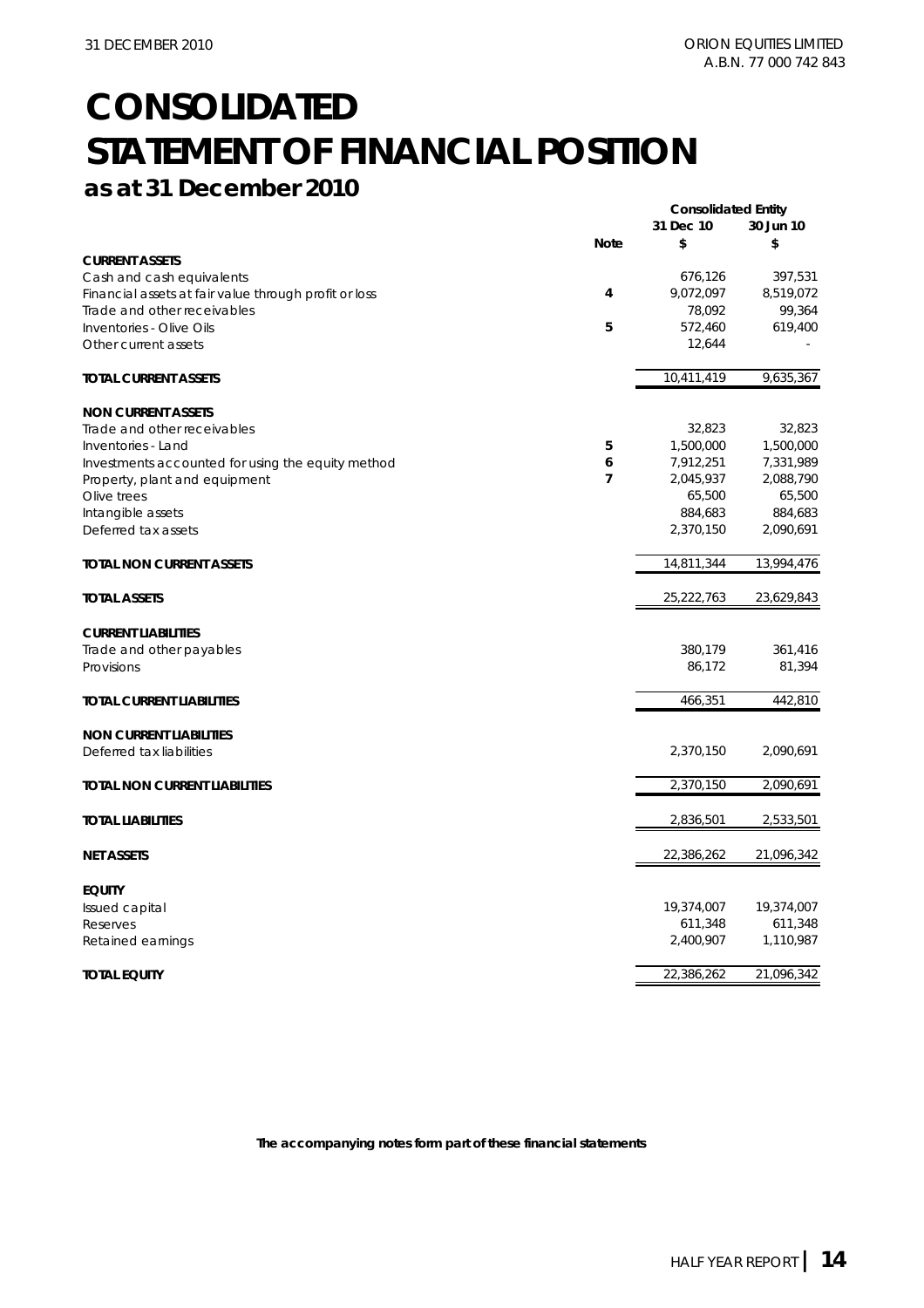### **CONSOLIDATED STATEMENT OF CHANGES IN EQUITY for the half year ended 31 December 2010**

|                                              | <b>Issued</b><br>Capital<br>\$ | Reserves<br>\$           | Retained<br>Earnings<br>\$ | Total<br>Equity<br>\$ |
|----------------------------------------------|--------------------------------|--------------------------|----------------------------|-----------------------|
| At 1 July 2009                               | 19,374,007                     | 640,361                  | (2, 419)                   | 20,011,949            |
| Total comprehensive income for the half year |                                | $\overline{\phantom{a}}$ | 4,260,192                  | 4,260,192             |
| At 31 December 2009                          | 19,374,007                     | 640,361                  | 4,257,773                  | 24,272,141            |
|                                              |                                |                          |                            |                       |
| At 1 July 2010                               | 19,374,007                     | 611,348                  | 1,110,987                  | 21,096,342            |
| Total comprehensive income for the half year |                                |                          | 1,289,920                  | 1,289,920             |
| At 31 December 2010                          | 19,374,007                     | 611,348                  | 2,400,907                  | 22,386,262            |
|                                              |                                |                          |                            |                       |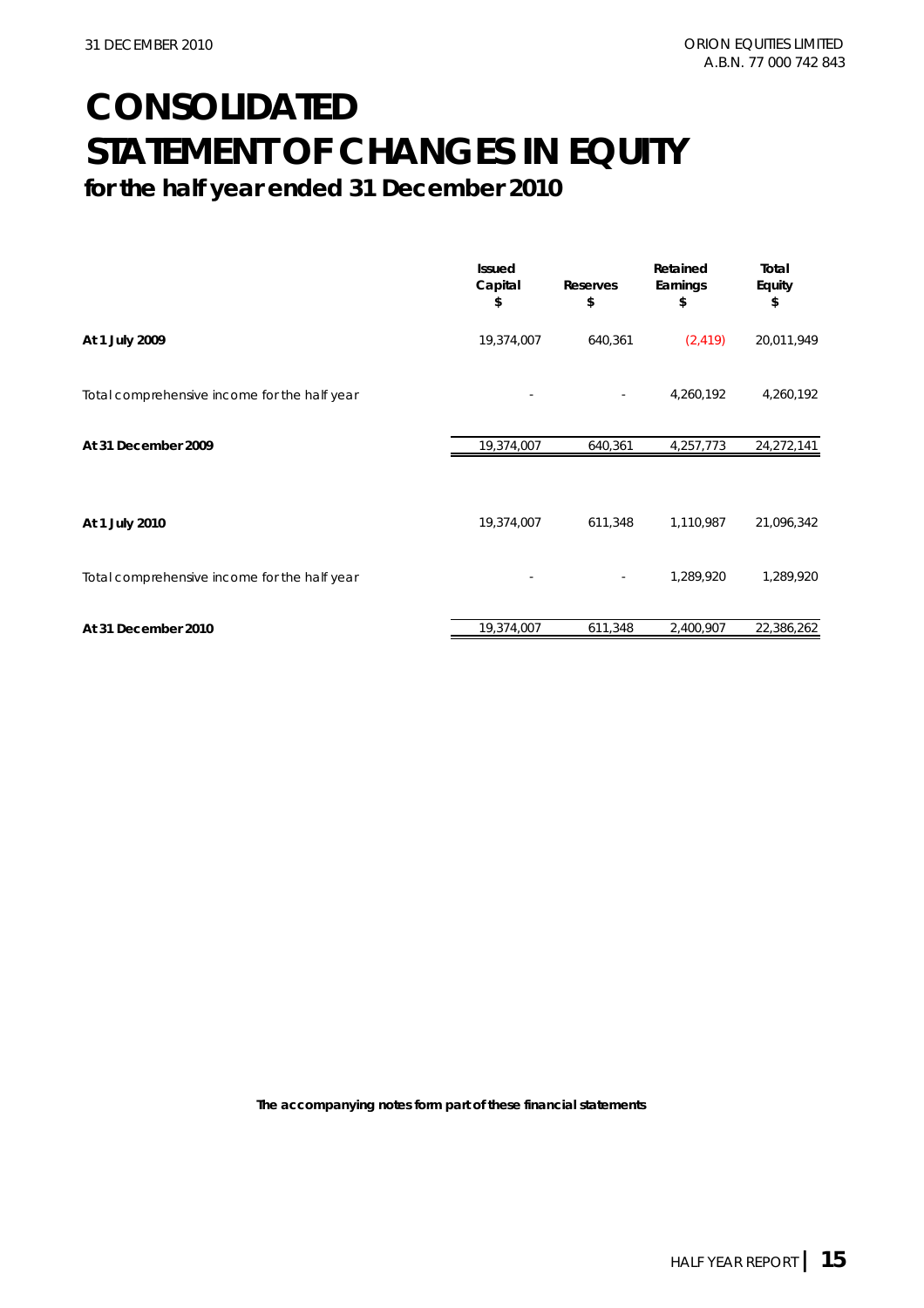### **CONSOLIDATED STATEMENT OF CASH FLOWS for the half year ended 31 December 2010**

|                                                   |             | <b>Consolidated Entity</b> |             |
|---------------------------------------------------|-------------|----------------------------|-------------|
|                                                   |             | 31 Dec 10                  | 31 Dec 09   |
|                                                   | <b>Note</b> | \$                         | \$          |
| <b>CASH FLOWS FROM OPERATING ACTIVITIES</b>       |             |                            |             |
| Receipts from customers                           |             | 172,244                    | 720,958     |
| Sale proceeds from trading portfolio              |             | 967.780                    | 1,059,608   |
| Payments to suppliers and employees               |             | (1,062,284)                | (1,528,204) |
| Interest received                                 |             | 5,541                      | 3,779       |
| Interest paid                                     |             | (1, 366)                   | (205)       |
| Income tax refund/(paid)                          |             |                            | (834)       |
| Dividends received                                |             | 206,988                    | 206,138     |
| NET CASH INFLOW FROM OPERATING ACTIVITIES         |             | 288,903                    | 461,240     |
| <b>CASH FLOWS FROM INVESTING ACTIVITIES</b>       |             |                            |             |
| Payments for property, plant and equipment        |             | (10, 308)                  | (1,002)     |
| Loan from controlling entity                      |             | 250,000                    | 350,000     |
| Loan repaid to controlling entity                 |             | (250,000)                  | (350,000)   |
| <b>NET CASH OUTFLOW FROM INVESTING ACTIVITIES</b> |             | (10, 308)                  | (1,002)     |
|                                                   |             |                            |             |
| <b>NET INCREASE IN CASH ASSETS HELD</b>           |             | 278,595                    | 460,238     |
| Cash at beginning of the financial half year      |             | 397,531                    | 242,157     |
| CASH AT THE END OF THE FINANCIAL HALF YEAR        |             | 676,126                    | 702,395     |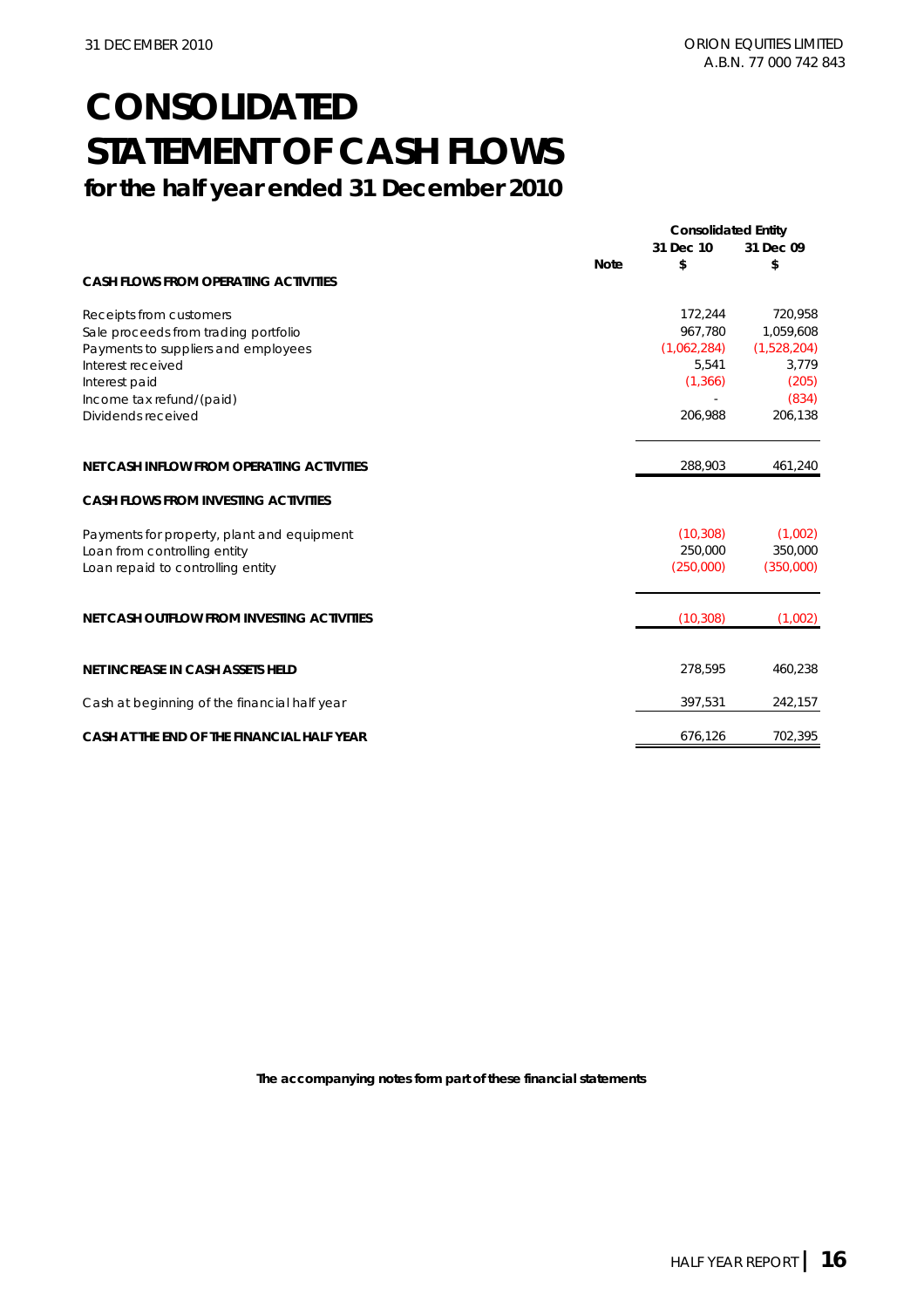# **NOTES TO THE FINANCIAL STATEMENTS**

### **for the year ended 31 December 2010**

### **1. SIGNIFICANT ACCOUNTING POLICIES**

#### **Statement of compliance**

The half-year financial statements are a general purpose financial report prepared in accordance with the Corporations Act 2001 and AASB 134 'Interim Financial Reporting'. Compliance with AASB 134 ensures compliance with International Financial Reporting Standard IAS 34 'Interim Financial Reporting'. These half-year financial statements do not include notes of the type normally included in the annual financial statements and shall be read in conjunction with the most recent annual financial statements and the Company's ASX announcements released from 1 July 2010 to the date of this report.

### **Basis of preparation**

The financial statements have been prepared on the basis of historical cost, except for the revaluation of certain non-current assets and financial instruments. Cost is based on the fair values of the consideration given in exchange for assets. All amounts are presented in Australian dollars, unless otherwise noted.

### **2. PROFIT FOR THE HALF YEAR**

The Consolidated Entity's profit for the half year includes the following items of revenue and expenses below.

|     |                                                                         | 31 Dec 2010 | 31 Dec 2009 |
|-----|-------------------------------------------------------------------------|-------------|-------------|
| (a) | Revenue from continuing operations                                      | \$          | \$          |
|     | Dividends received from securities - trading portfolio                  | 1.850       | 1,000       |
|     | Income from sale of olive oils                                          | 172,234     | 897,545     |
|     | Interest received - other                                               | 5,541       | 3,779       |
|     |                                                                         | 179,625     | 902,324     |
|     | Other income                                                            |             |             |
|     | Net gains on financial assets held at fair value through profit or loss | 1,520,804   | 5,404,906   |
|     | Share of Associate entity's profit                                      | 785,400     | 1,569,230   |
|     |                                                                         | 2,306,204   | 6,974,136   |
|     | Total revenue                                                           | 2,485,829   | 7,876,460   |
| (b) | Expenses from continuing operations                                     |             |             |
|     | Costs in relation to Olive grove operations                             |             |             |
|     | - Cost of goods sold                                                    | 349,723     | 857,936     |
|     | - Depreciation expenses - olive grove assets                            | 50,719      | 61,736      |
|     | - Other expenses                                                        | 17,889      | 79,838      |
|     | Costs in relation to Land operations                                    |             |             |
|     | - Impairment of property held for development and resale                |             | 950,000     |
|     | - Other expenses                                                        | 292,681     | 22,377      |
|     | Occupancy expenses                                                      | 42.786      | 33,055      |
|     | Personnel<br>- remuneration and other                                   | 314,468     | 323,824     |
|     | - employee entitlements                                                 | 4,003       | (27, 586)   |
|     | Corporate expenses                                                      | 27,168      |             |
|     | Finance expenses                                                        | 2,399       | 3,682       |
|     | Borrowing cost                                                          | 1,356       |             |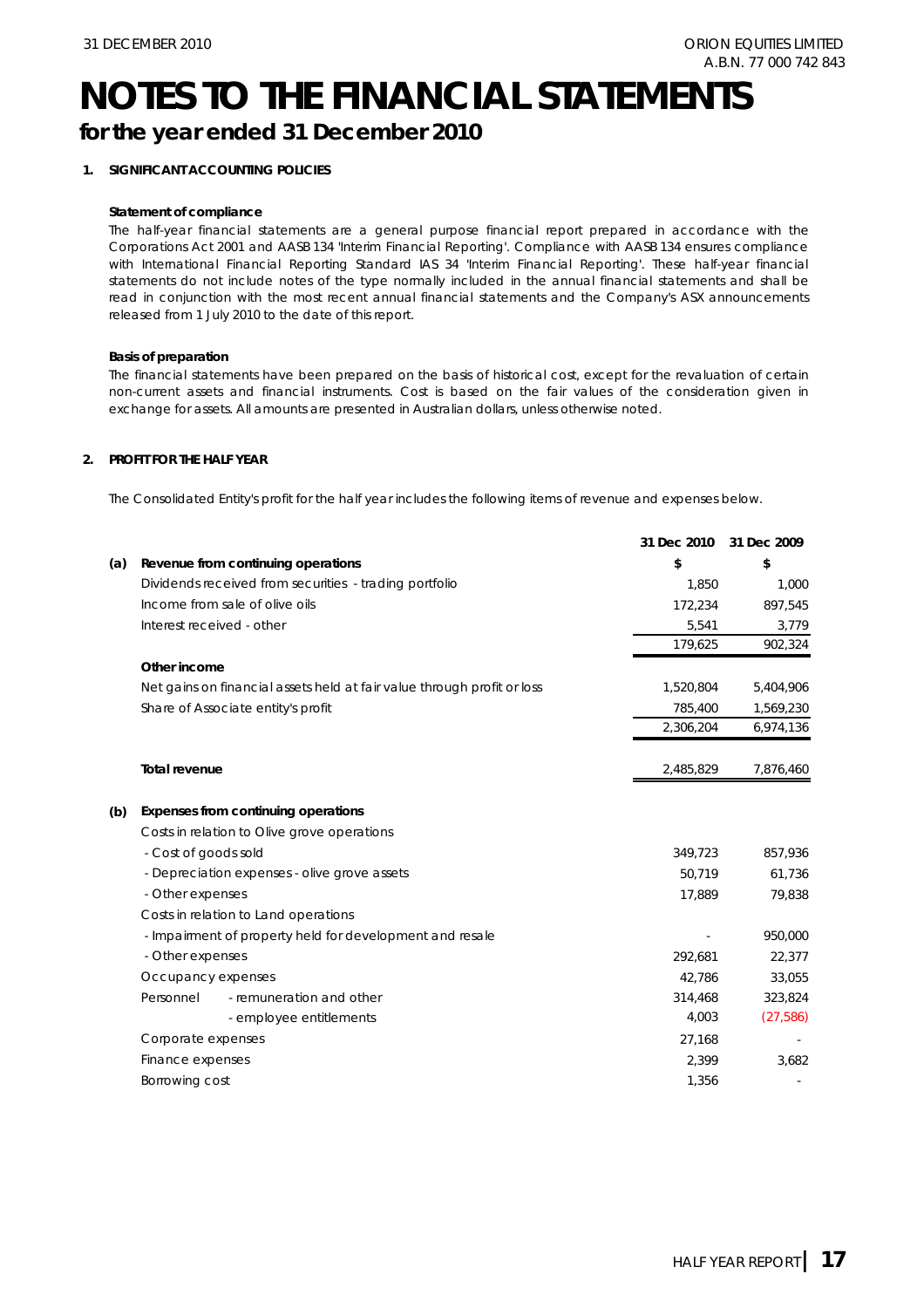### **NOTES TO THE FINANCIAL STATEMENTS for the year ended 31 December 2010**

| 2. | PROFIT FOR THE HALF YEAR (continued)                                                                                   | 31 Dec 2010 | 31 Dec 2009 |
|----|------------------------------------------------------------------------------------------------------------------------|-------------|-------------|
|    |                                                                                                                        | \$          | \$          |
|    | Administration expenses                                                                                                |             |             |
|    | - Communications                                                                                                       | 6,398       | 13,509      |
|    | - Professional fees                                                                                                    | 27,136      | 29,176      |
|    | - Brokerage fees                                                                                                       | 5,322       | 9,699       |
|    | - Realisation cost of share portfolio provision                                                                        | 13,401      | 22,654      |
|    | - Write off lapsed options                                                                                             |             | 1,200       |
|    | - Write off fixed assets                                                                                               | 1.020       |             |
|    | - Depreciation expenses - other assets                                                                                 | 1,422       | 1,665       |
|    | - Other expenses                                                                                                       | 38,018      | 79,471      |
|    |                                                                                                                        | 1,195,909   | 2,462,236   |
| 3. | <b>EARNINGS PER SHARE</b>                                                                                              | 31 Dec 2010 | 31 Dec 2009 |
|    | Basic earnings per share (cents)                                                                                       | 7.2         | 23.9        |
|    | Net Profit used to calculate earnings per share (\$)                                                                   | 1,289,920   | 4,260,192   |
|    | Weighted average number of ordinary shares during the half year used in<br>the calculation of basic earnings per share | 17,814,389  | 17,814,389  |

The Consolidated Entity has no securities outstanding which have the potential to convert to ordinary shares and dilute the basic earnings per share.

|    |                                                                         | 31 Dec 2010 | 30 Jun 2010 |
|----|-------------------------------------------------------------------------|-------------|-------------|
| 4. | FINANCIAL ASSETS HELD AT FAIR VALUE THROUGH PROFIT AND LOSS             | \$          | \$          |
|    | Current                                                                 |             |             |
|    | Listed investments at fair value                                        | 8,422,917   | 7,558,576   |
|    | Unlisted options in listed corporations at cost                         | 10,000      | 10,000      |
|    | Add: net change in fair value                                           | 639,180     | 950,496     |
|    |                                                                         | 649.180     | 960.496     |
|    |                                                                         | 9.072.097   | 8.519.072   |
|    | Net gains on financial assets held at fair value through profit or loss | 1,520,804   | 2.583.275   |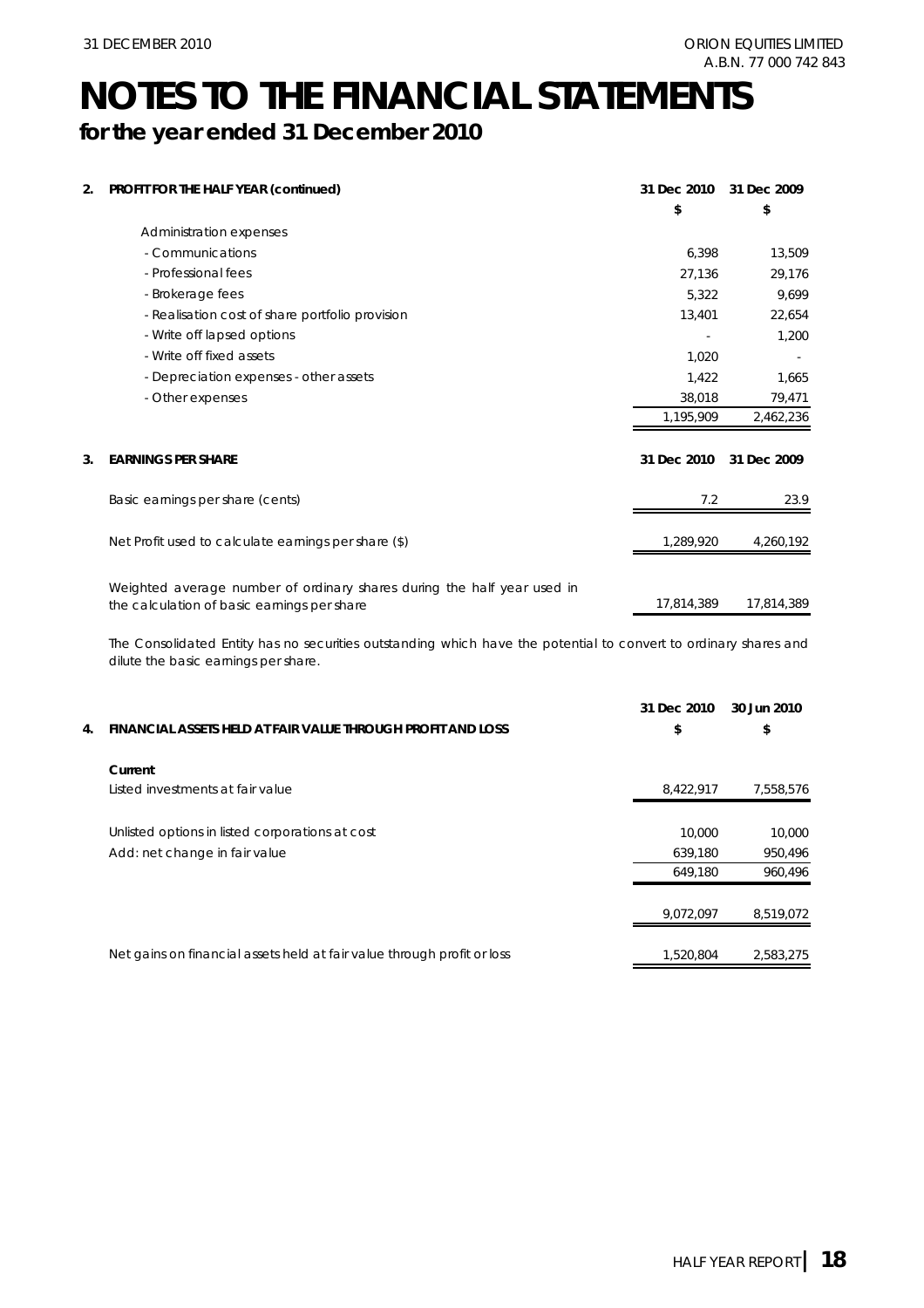# **NOTES TO THE FINANCIAL STATEMENTS**

### **for the year ended 31 December 2010**

### **5. INVENTORIES**

| Current - Olive Oil Inventory<br>Bulk oils - at cost | \$<br>482,708 | \$            |
|------------------------------------------------------|---------------|---------------|
|                                                      |               |               |
|                                                      |               | 515.525       |
| Packaged oils - at cost                              | 89.752        | 103,875       |
|                                                      | 572.460       | 619,400       |
| Non Current - Land Development                       |               |               |
| Property held for development and resale - at cost   | 3.797.339     | 3.797.339     |
| Revaluation of property                              | (2, 297, 339) | (2, 297, 339) |
|                                                      | 1,500,000     | 1,500,000     |

Property held for development and resale was valued by an independent qualified valuer (an Associate member of the Australian Property Institute) on 27 January 2010.

#### **6. INVESTMENTS ACCOUNTED FOR USING THE EQUITY METHOD**

|                                                             |                           |             |                           |             | <b>Carrying Amount</b> |
|-------------------------------------------------------------|---------------------------|-------------|---------------------------|-------------|------------------------|
| Name of Associate                                           | <b>Principal Activity</b> |             | <b>Ownership Interest</b> | 31 Dec 2010 | 30 June 2010           |
|                                                             |                           | 31 Dec 2010 | 30 Jun 2010               | \$          | \$                     |
| Bentley Capital Limited (BEL)                               | Investments               | 28.4%       | 28.5%                     | 7,912,251   | 7,331,989              |
| Movement in Investments in Associate                        |                           |             |                           |             |                        |
| Shares in listed Associate entity brought forward           |                           |             |                           | 7,331,989   | 6,851,981              |
| Share of profit before income tax expense                   |                           |             |                           | 785,400     | 890,284                |
| Dividend from Associate entity                              |                           |             |                           | (205, 138)  | (410, 276)             |
| Share of income tax expense                                 |                           |             |                           |             |                        |
| Carrying amount at the end of the financial period          |                           |             |                           | 7,912,251   | 7,331,989              |
| Fair value of listed investments in Associate               |                           |             |                           | 5,436,152   | 4,615,601              |
| Net tangible asset value of listed investments in Associate |                           |             |                           | 9,005,551   | 8,413,911              |
| Share of Associate's profits                                |                           |             |                           |             |                        |
| Profit before income tax                                    |                           |             |                           | 785,400     | 890,284                |
| Share of income tax expense                                 |                           |             |                           |             |                        |
| Profit after income tax                                     |                           |             |                           | 785,400     | 890,284                |
| Group share of Bentley Capital Limited                      |                           |             |                           |             |                        |
| Summarised Financial Position of Associate                  |                           |             |                           | \$          | \$                     |
| Current assets                                              |                           |             |                           | 9,015,968   | 8,451,992              |
| Non current assets                                          |                           |             |                           | 122,886     | 39,290                 |
| <b>Total assets</b>                                         |                           |             |                           | 9,138,854   | 8,491,282              |
| <b>Current liabilities</b>                                  |                           |             |                           | (14, 538)   | (36, 289)              |
| Non current liabilities                                     |                           |             |                           | (124, 229)  | (41,082)               |
| <b>Total liabilities</b>                                    |                           |             |                           | (138, 767)  | (77, 371)              |
| Net assets                                                  |                           |             |                           | 9,000,087   | 8,413,911              |
| Revenues                                                    |                           |             |                           | 982,290     | 1,182,016              |
| Profit after income tax of Associate                        |                           |             |                           | 785,400     | 890,284                |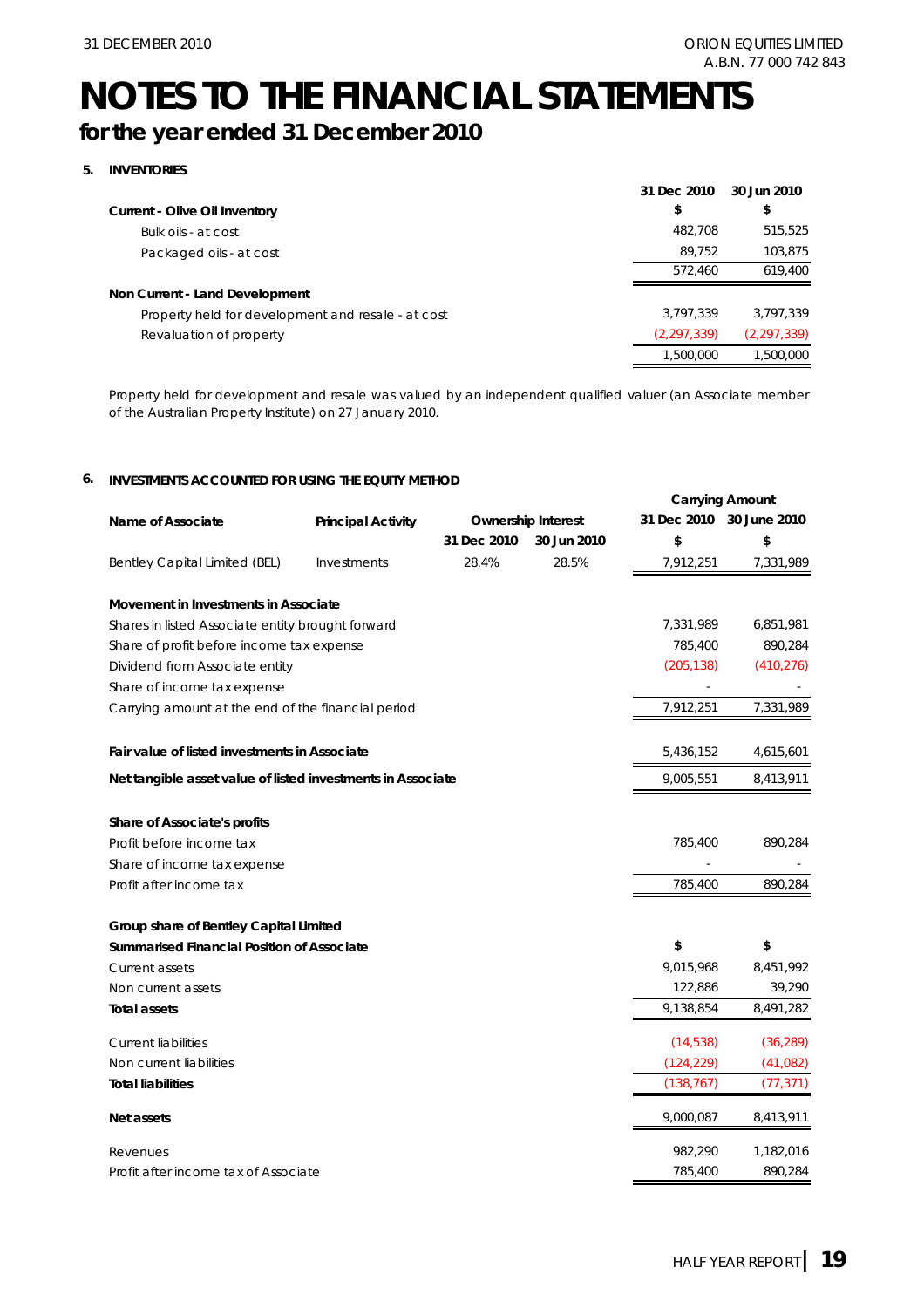### **NOTES TO THE FINANCIAL STATEMENTS for the year ended 31 December 2010**

### **6. INVESTMENTS ACCOUNTED FOR USING THE EQUITY METHOD (continued)**

### **Bentley Capital Limited - Lease Commitments**

BEL and its subsidiary, Scarborough Equities Pty Ltd, have the same lease commitments as disclosed in Note 11.

| 7. | PROPERTY, PLANT AND EQUIPMENT   | Freehold  | <b>Buildings on</b> | Plant &    | Leasehold   |            |
|----|---------------------------------|-----------|---------------------|------------|-------------|------------|
|    |                                 | Land      | Freehold Land       | Equipment  | Improvement | Total      |
|    | At 1 July 2009                  | \$        | \$                  | \$         | \$          | \$         |
|    | Cost or fair value              | 861,214   | 112,432             | 1,323,780  | 22,170      | 2,319,596  |
|    | Accumulated depreciation        | 367,236   | (18, 551)           | (425, 119) | (17,063)    | (93, 497)  |
|    | Net carrying amount             | 1,228,450 | 93,881              | 898,661    | 5,107       | 2,226,099  |
|    | Year ended 30 June 2010         |           |                     |            |             |            |
|    | Carrying amount at beginning    | 1,228,450 | 93,881              | 898,661    | 5,107       | 2,226,099  |
|    | Asset revaluation               | (28, 569) |                     | $\omega$   |             | (28, 569)  |
|    | <b>Additions</b>                |           |                     | 19,714     |             | 19,714     |
|    | Depreciation expense            |           | (7,041)             | (118, 510) | (743)       | (126, 294) |
|    | <b>Disposals</b>                |           |                     | (2,160)    |             | (2, 160)   |
|    | Carrying amount at balance date | 1,199,881 | 86,840              | 797,705    | 4,364       | 2,088,790  |
|    | At 30 June 2010                 |           |                     |            |             |            |
|    | Cost or fair value              | 861,214   | 112,432             | 1,326,732  | 22,170      | 2,322,548  |
|    | Accumulated depreciation        | 338,667   | (25, 592)           | (529, 027) | (17, 806)   | (233, 758) |
|    | Net carrying amount             | 1,199,881 | 86,840              | 797,705    | 4,364       | 2,088,790  |
|    | Year ended 31 December 2010     |           |                     |            |             |            |
|    | Carrying amount at beginning    | 1,199,881 | 86,840              | 797,705    | 4,364       | 2,088,790  |
|    | <b>Additions</b>                |           | 5,443               | 4,865      |             | 10,308     |
|    | Depreciation expense            |           | (16, 881)           | (34, 942)  | (318)       | (52, 141)  |
|    | <b>Disposals</b>                |           |                     | (1,020)    |             | (1,020)    |
|    | Carrying amount at balance date | 1,199,881 | 75,402              | 766,608    | 4,046       | 2,045,937  |
|    | At 31 Dec 2010                  |           |                     |            |             |            |
|    | Cost or fair value              | 861,214   | 117,875             | 1,330,577  | 22,170      | 2,331,836  |
|    | Accumulated depreciation        | 338,667   | (42, 473)           | (563,969)  | (18, 124)   | (285, 899) |
|    | Net carrying amount             | 1,199,881 | 75,402              | 766,608    | 4,046       | 2,045,937  |

### **8. RELATED PARTY DISCLOSURES**

#### **(a) Parent entities**

ASX listed Queste Communications Ltd (QUE) is deemed to control the Consolidated Entity as QUE has 50.88% of the Company's total issued share capital.

### **(b) Transactions with related parties**

During the financial half year, there were transactions between the Company, QUE and BEL (Associate entity), pursuant to shared office and administration expense arrangements. There were no outstanding amounts as at balance date. The following transactions also occurred with related parties:

|                                | 31 Dec 2010 31 Dec 2009 |         |
|--------------------------------|-------------------------|---------|
| Dividends received from:       |                         | - SS    |
| <b>Bentley Capital Limited</b> | 205.138                 | 410.276 |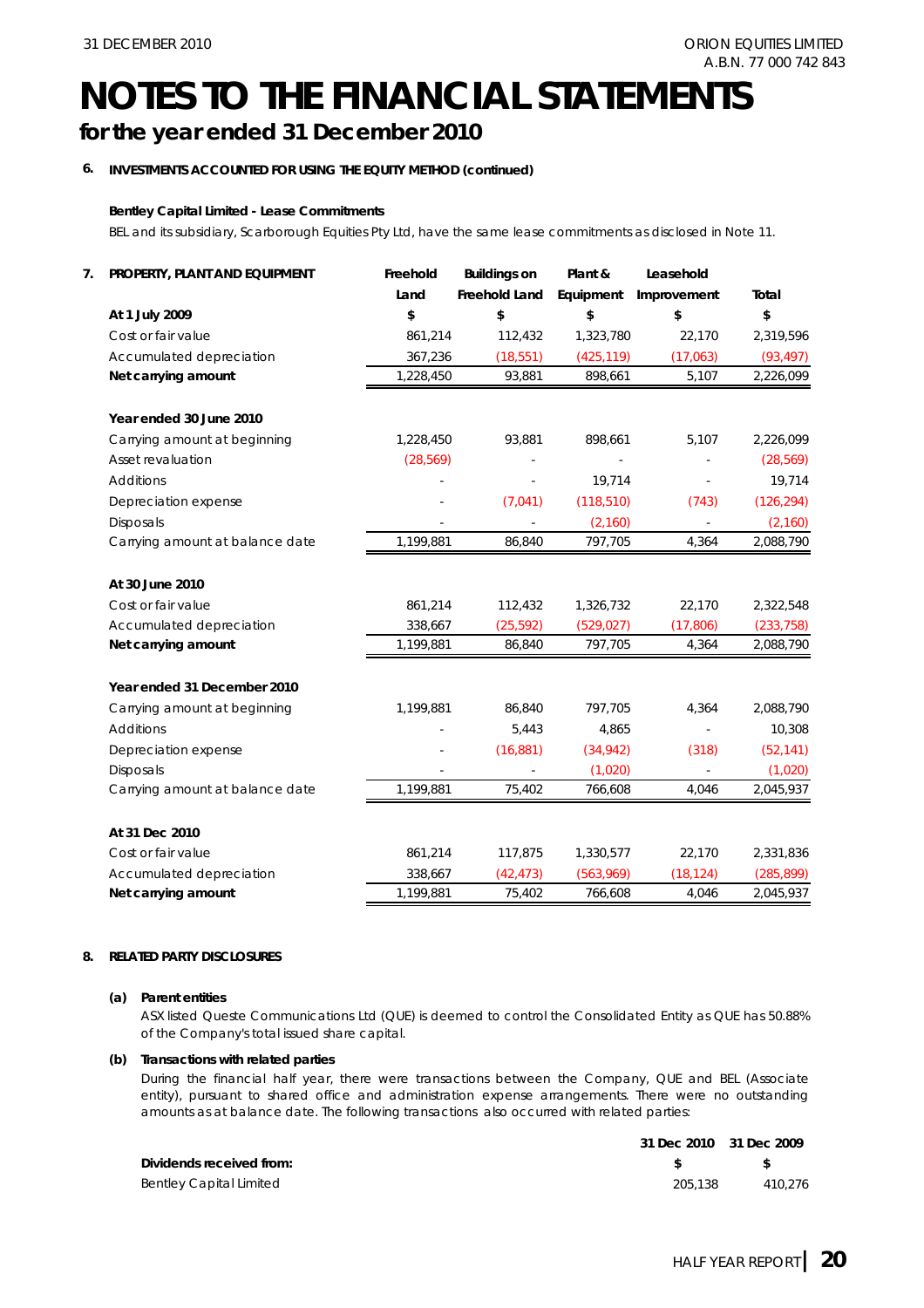### **NOTES TO THE FINANCIAL STATEMENTS for the year ended 31 December 2010**

### **9. SEGMENT INFORMATION**

The Board has considered the product and geographical perspective of the operating results and determined that the Consolidated Entity operates only in Australia with segments in Investments and Olive Grove. Unallocated items comprise mainly corporate assets, office expenses and income tax assets and liabilities.

|                                  | Investments              | Olive grove | Unallocated              | Total      |
|----------------------------------|--------------------------|-------------|--------------------------|------------|
| 6 months to 31 Dec 10            | \$                       | \$          | \$                       | \$         |
| Total segment revenues           | 2,308,054                | 172,234     | 5,541                    | 2,485,829  |
| <b>Adjusted EBITDA</b>           | 2,010,051                | (214, 143)  | (441, 213)               | 1,354,695  |
| Total segment assets             | 19,173,548               | 3,605,228   | $\sim$                   | 22,778,776 |
| <b>Total segment liabilities</b> | $\overline{\phantom{a}}$ | (170, 504)  | $\overline{\phantom{a}}$ | (170, 504) |
| 6 months to 31 Dec 09            |                          |             |                          |            |
| Total segment revenues           | 7,862,453                | 897.545     | 3.779                    | 8,763,777  |
| <b>Adjusted EBITDA</b>           | 6,941,860                | (101, 965)  | (451, 449)               | 6,388,446  |
| Year to 30 Jun 10                |                          |             |                          |            |
| Total segment assets             | 17,358,441               | 3,719,283   | $\overline{\phantom{a}}$ | 21,077,724 |
| <b>Total segment liabilities</b> | (116, 456)               | (147, 244)  | ٠                        | (263, 700) |

#### **(a) Other segment information**

#### **(i) Adjusted Earnings Before Interest, Taxes, Depreciation and Amortization (EBITDA)**

| The adjusted EBITDA excludes impairment of assets.           | $31-Dec-10$ | 31-Dec-09 |
|--------------------------------------------------------------|-------------|-----------|
|                                                              | \$          | \$        |
| <b>Adjusted EBITDA</b>                                       | 1.354.696   | 6.388.446 |
| Interest revenue                                             | 5.541       | 3.779     |
| Impairment of property held for development and resale       |             | (950,000) |
| Finance cost                                                 | (3,755)     | (3,682)   |
| Realisation cost of share portfolio provision/(written back) | (13, 401)   | (22, 654) |
| Fixed assets written off                                     | (1,020)     |           |
| Depreciation                                                 | (52, 141)   | (1,665)   |
| Profit before income tax                                     | 1.289.920   | 5.414.224 |

|       |                                                              | 31-Dec-10   | 30-Jun-10   |
|-------|--------------------------------------------------------------|-------------|-------------|
| (ii)  | Segment assets                                               | 22,778,776  | 21,077,724  |
|       | Unallocated:                                                 |             |             |
|       | Cash and cash equivalents                                    | 676,126     | 397,531     |
|       | Trade and other receivables                                  | 58,505      | 50,554      |
|       | Other current assets                                         | 12,643      |             |
|       | Property, plant and equipment                                | 15,764      | 13,342      |
|       | Deferred tax asset                                           | 1,401,490   | 2,090,692   |
|       | Total assets as per the Statement of Financial Position      | 25,222,763  | 23,629,843  |
|       |                                                              |             |             |
| (iii) | <b>Segment liabilities</b>                                   | (170, 504)  | (263, 700)  |
|       | Unallocated:                                                 |             |             |
|       | Trade and other payables                                     | (209, 675)  | (97, 716)   |
|       | Provisions                                                   | (86, 172)   | (81, 394)   |
|       | Deferred tax liability                                       | (2,370,150) | (2,090,691) |
|       | Total liabilities as per the Statement of Financial Position | (2,836,501) | (2,533,501) |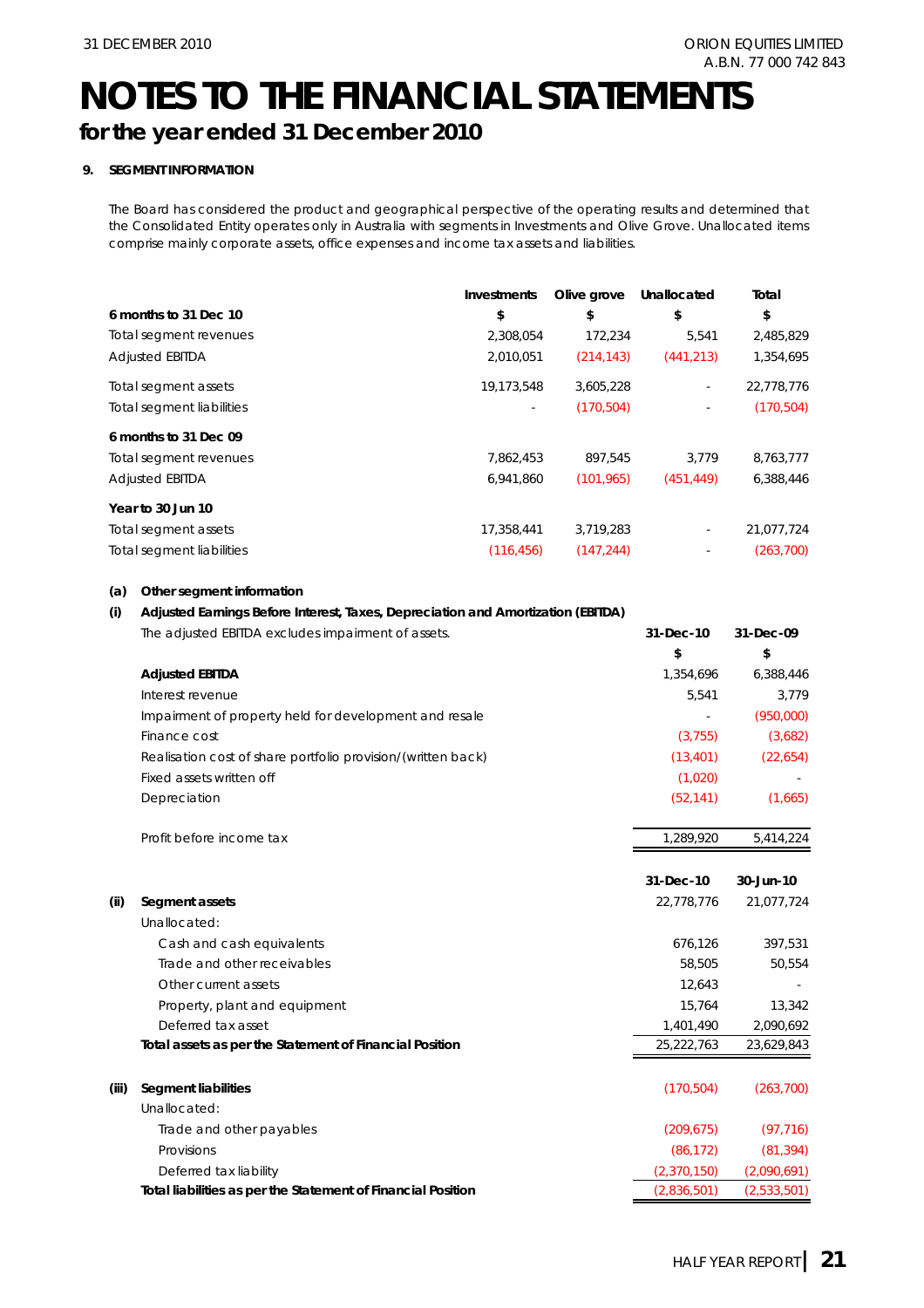## **NOTES TO THE FINANCIAL STATEMENTS**

### **for the year ended 31 December 2010**

| 11. COMMITMENTS               |             | Consolidated |
|-------------------------------|-------------|--------------|
|                               | 31 Dec 2010 | 30 June 2010 |
|                               |             | \$           |
| Not longer than one year      | 84.697      | 82,633       |
| Between 12 months and 5 years | 127.002     | 170,384      |
|                               | 211.699     | 253,017      |
|                               |             |              |

The non-cancellable operating lease commitment is the Consolidated Entity's share of the office premises at Level 14, The Forrest Centre, 221 St Georges Terrace, Perth, Western Australia, and includes all outgoings (exclusive of GST). The lease is for a 7 year term expiring 30 June 2013 and contains a rent review increase each year alternating between 5% and the greater of market rate or CPI + 1%.

#### **12. CONTINGENT ASSETS AND LIABILITIES**

#### **(a) Directors' Deeds**

The Company has entered into deeds of indemnity with each of its Directors indemnifying them against liability incurred in discharging their duties as directors/officers of the Consolidated Entity. At the end of the financial period, no claims have been made under any such indemnities and accordingly, it is not possible to quantify the potential financial obligation of the Consolidated Entity under these indemnities.

#### **(b) Royalty on Tenements**

The Consolidated Entity is entitled to receive a royalty of 2% of gross revenues (exclusive of GST) from any commercial exploitation of any minerals from various Australian tenements - EL 47/1328 and PL 47/1170 (the Paulsens East Project tenements currently held by Strike Resources Limited), EL 24879, 24928 and 24929 and ELA 24927 (the Bigryli South Project tenements in the Northern Territory, currently held by Alara Resources Limited (Alara)) and EL 46/629 and a right to earn and acquire a 85% interest in ELA 46/585 (excluding all manganese mineral rights) (the Canning Well Project tenements in Western Australia, currently held by Alara).

#### **13. EVENTS AFTER BALANCE DATE**

**(a)**  On 8 February 2011, the Company exercised 1,833,333, 17.8 cent options and 1,666,667, 27.8 cent options held in ASX listed Strike Resources Limited (ASX Code: SRK). These unlisted options were due to expire on 9 February 2011 and their exercise prices were well below Strike's closing share price as at 11 February 2011 of 46 cents. The total cost of exercising these options was \$789,667.

As of 31 December 2010, the carrying value of these options recognised in the Company's accounts (using a Black-Scholes valuation model) was \$0.65 million. The value of these additional 3.5 million Strike shares now held by the Company as a result of exercising the options is \$1.51 million (based on Strike's closing share price as at 24 February 2011 of 43 cents).

The Company now holds a total of 16,690,802 shares in Strike, being 12.5% of its total issued capital.

- **(b)**  On 2 February 2011, the Company drew down \$400,000 under a \$500,000 revolving loan facility from controlling entity, Queste Communications Ltd, to meet a portion of the costs of exercising the above Strike options. The loan is unsecured and attracts 10% interest per annum and the facility has a 2 year term expiring in July 2011.
- **(c)**  On 28 February 2011, Associate entity, Bentley Capital Limited, announced the declaration of a one cent per share fully franked dividend, to be paid on or about 15 March 2011. The Company's share of this dividend will be \$205,137.83.

No other matter or circumstance has arisen since the end of the financial period that significantly affected, or may significantly affect, the operations of the Consolidated Entity, the results of those operations, or the state of affairs of the Consolidated Entity in future financial periods.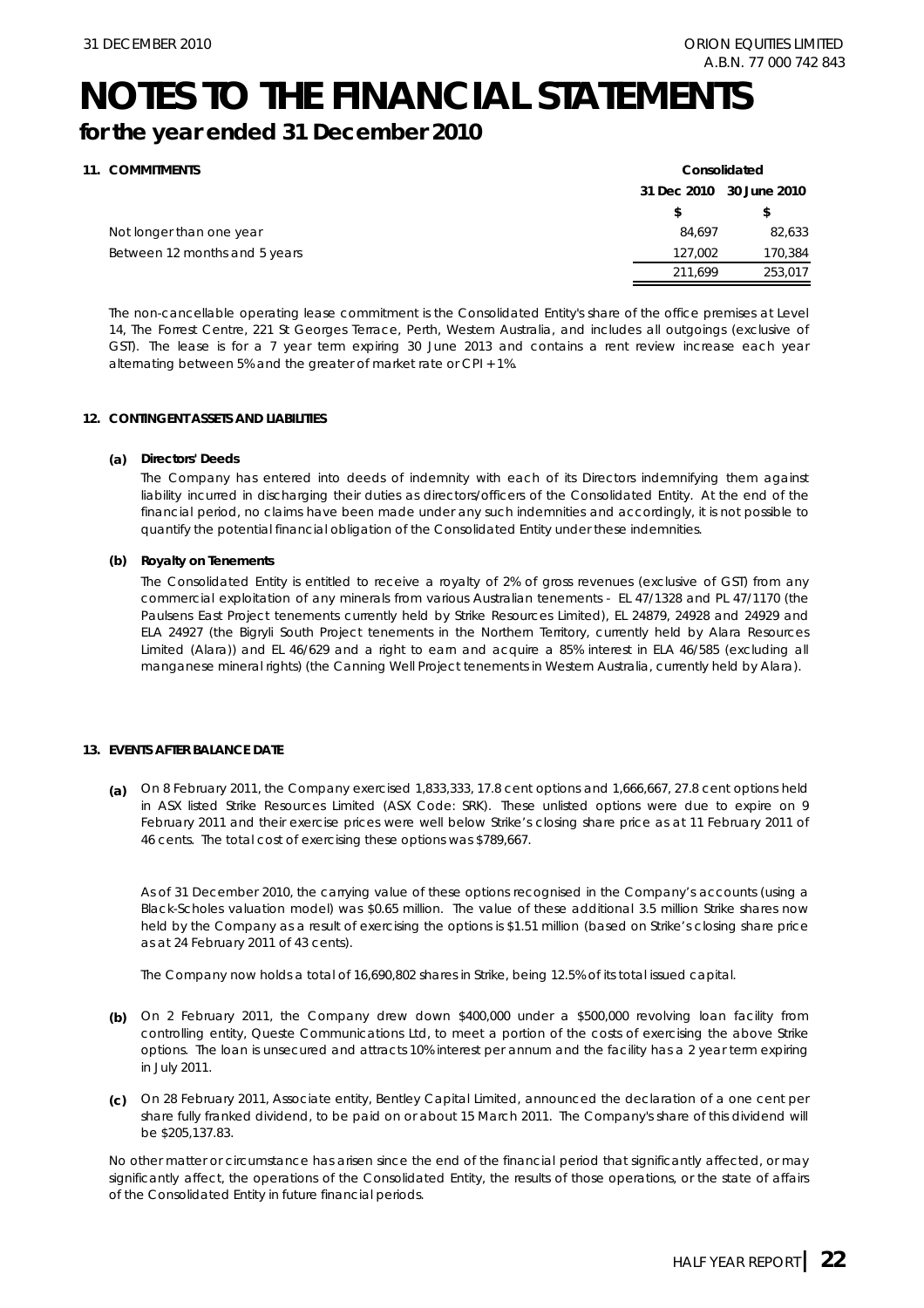## **DIRECTORS' DECLARATION**

In accordance with a resolution of the directors of Orion Equities Limited made pursuant to sub-section 303(5) of the *Corporations Act 2001*, we state that:

In the opinion of the directors:

- (a) The financial statements and notes of the consolidated entity are in accordance with the *Corporations Act 2001*, including:
	- (i) giving a true and fair view of the consolidated entity's financial position as at 31 December 2010 and of its performance for the half year ended on that date; and
	- (ii) complying with Accounting Standards AASB 134 "Interim Financial Reporting" and *Corporations Regulations 2001*; and
- (b) There are reasonable grounds to believe that the consolidated entity will be able to pay its debts as and when they become due and payable.

On behalf of the Board,

**Chairman** Director

**28 February 2011** 

Farooq Khan **William Johnson**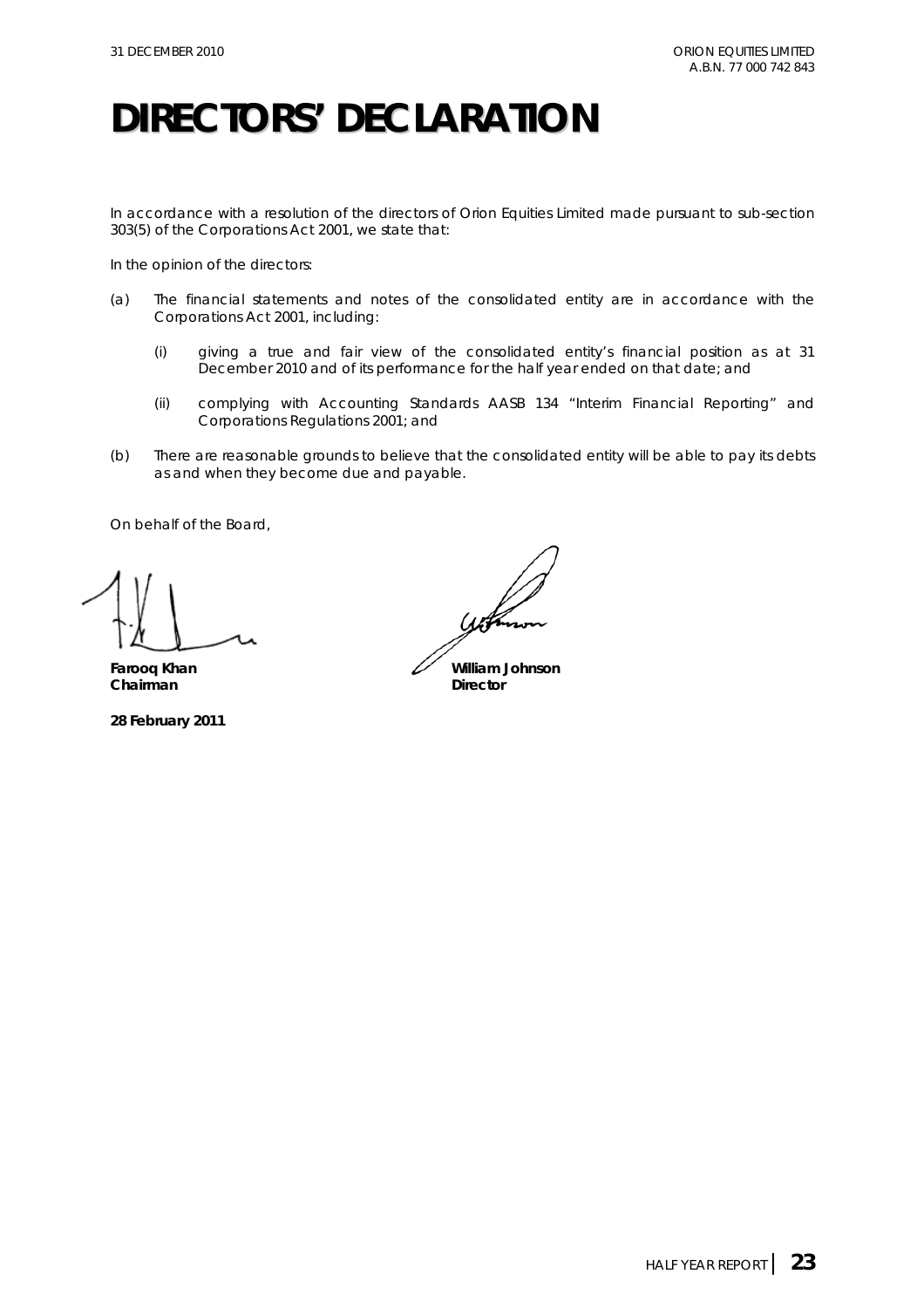

Tel: +8 6382 4600 Fax: +8 6382 4601 **www.bdo.com.au**  38 Station Street Subiaco, WA 6008 PO Box 700 West Perth WA 6872 Australia

### **INDEPENDENT AUDITOR'S REVIEW REPORT TO THE MEMBERS OF ORION EQUITIES LIMITED**

### **Report on the Half-Year Financial Report**

We have reviewed the accompanying half-year financial report of Orion Equities Limited, which comprises the Statement of Financial Position as at 31 December 2010, and the statement of comprehensive income, statement of changes in equity and statement of cash flows for the halfyear ended on that date, notes comprising a statement of accounting policies and other explanatory information, and the directors' declaration of the consolidated entity comprising the disclosing entity and the entities it controlled at the half-year's end or from time to time during the half-year.

### **Directors' Responsibility for the Half-Year Financial Report**

The directors of the disclosing entity are responsible for the preparation of the half-year financial report that gives a true and fair view in accordance with Australian Accounting Standards and the *Corporations Act 2001* and for such control as the directors determine is necessary to enable the preparation of the half-year financial report that is free from material misstatement, whether due to fraud or error.

### **Auditor's Responsibility**

Our responsibility is to express a conclusion on the half-year financial report based on our review. We conducted our review in accordance with Auditing Standard on Review Engagements ASRE 2410 *Review of a Financial Report Performed by the Independent Auditor of the Entity*, in order to state whether, on the basis of the procedures described, we have become aware of any matter that makes us believe that the financial report is not in accordance with the *Corporations Act 2001* including: giving a true and fair view of the consolidated entity's financial position as at 31 December 2010 and its performance for the half-year ended on that date; and complying with Accounting Standard AASB 134 *Interim Financial Reporting* and the *Corporations Regulations 2001*. As the auditor of Orion Equities Limited, ASRE 2410 requires that we comply with the ethical requirements relevant to the audit of the annual financial report.

A review of a half-year financial report consists of making enquiries, primarily of persons responsible for financial and accounting matters, and applying analytical and other review procedures. A review is substantially less in scope than an audit conducted in accordance with Australian Auditing Standards and consequently does not enable us to obtain assurance that we would become aware of all significant matters that might be identified in an audit. Accordingly, we do not express an audit opinion.

### **Independence**

In conducting our review, we have complied with the independence requirements of the *Corporations Act 2001*. We confirm that the independence declaration required by the *Corporations Act 2001,* which has been given to the directors of Orion Equities Limited, would be in the same terms if given to the directors as at the time of this auditor's report.

BDO Audit (WA) Pty Ltd ABN 79 112 284 787 is a member of a national association of independent entities which are all members of BDO (Australia) Ltd ABN 77 050 110 275, an Australian company limited by guarantee. BDO Audit (WA) Pty Ltd and BDO (Australia) Ltd are members of BDO International Ltd, a UK company limited<br>by guarantee, and form part of the international BDO network of Legislation (other than for the acts or omissions of financial services licensees) in each State or Territory other than Tasmania.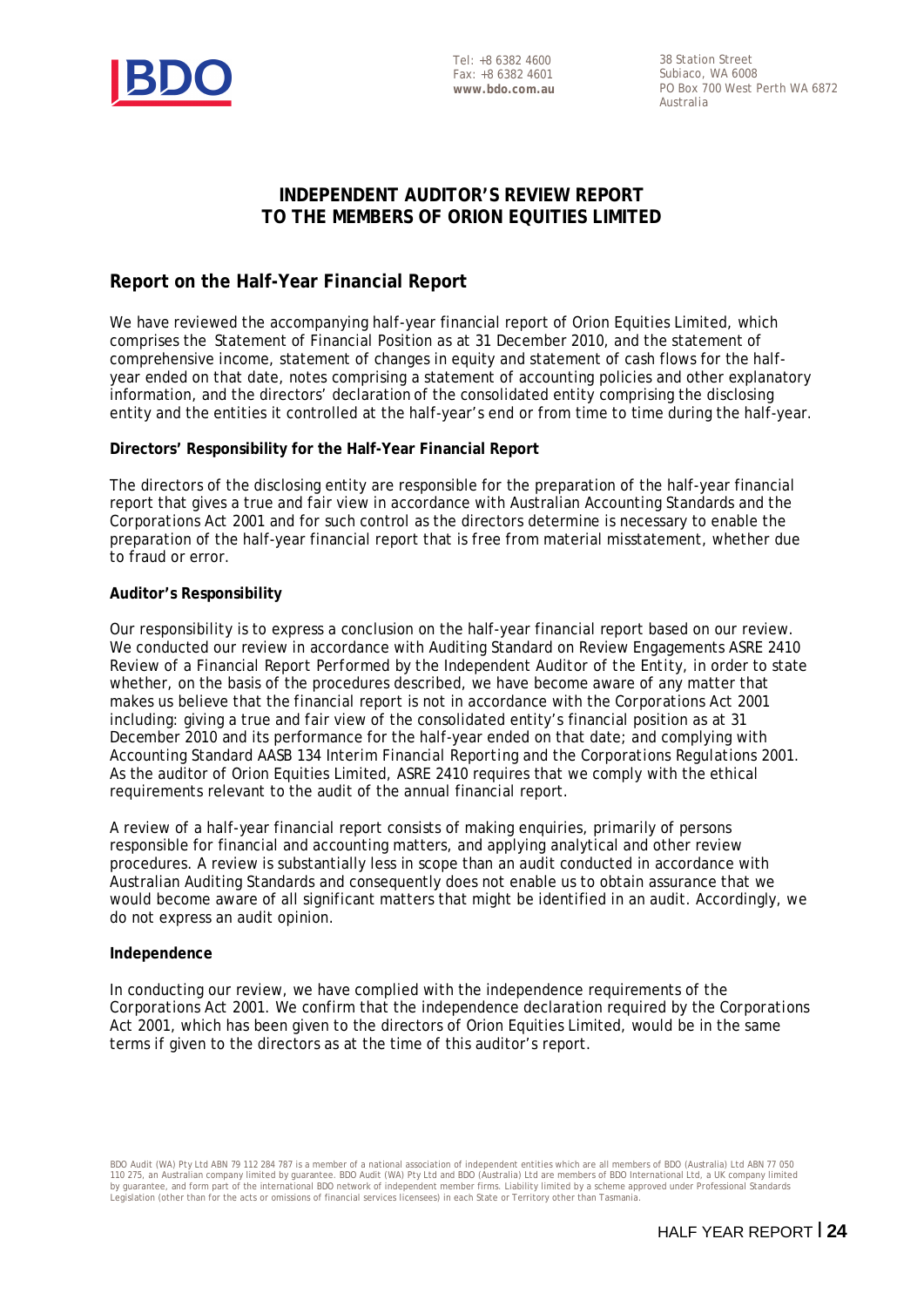

### **Conclusion**

Based on our review, which is not an audit, we have not become aware of any matter that makes us believe that the half-year financial report of Orion Equities Limited is not in accordance with the *Corporations Act 2001* including:

- (a) giving a true and fair view of the consolidated entity's financial position as at 31 December 2010 and of its performance for the half-year ended on that date; and
- (b) complying with Accounting Standard AASB 134 *Interim Financial Reporting* and *Corporations Regulations 2001*.

**BDO Audit (WA) Pty Ltd**

 $BDO$  $\mathcal{R}$ M $\mathcal{L}_{\gamma}$ 

**Brad McVeigh**  Director

Perth, Western Australia. Dated this 28<sup>th</sup> day of February 2011